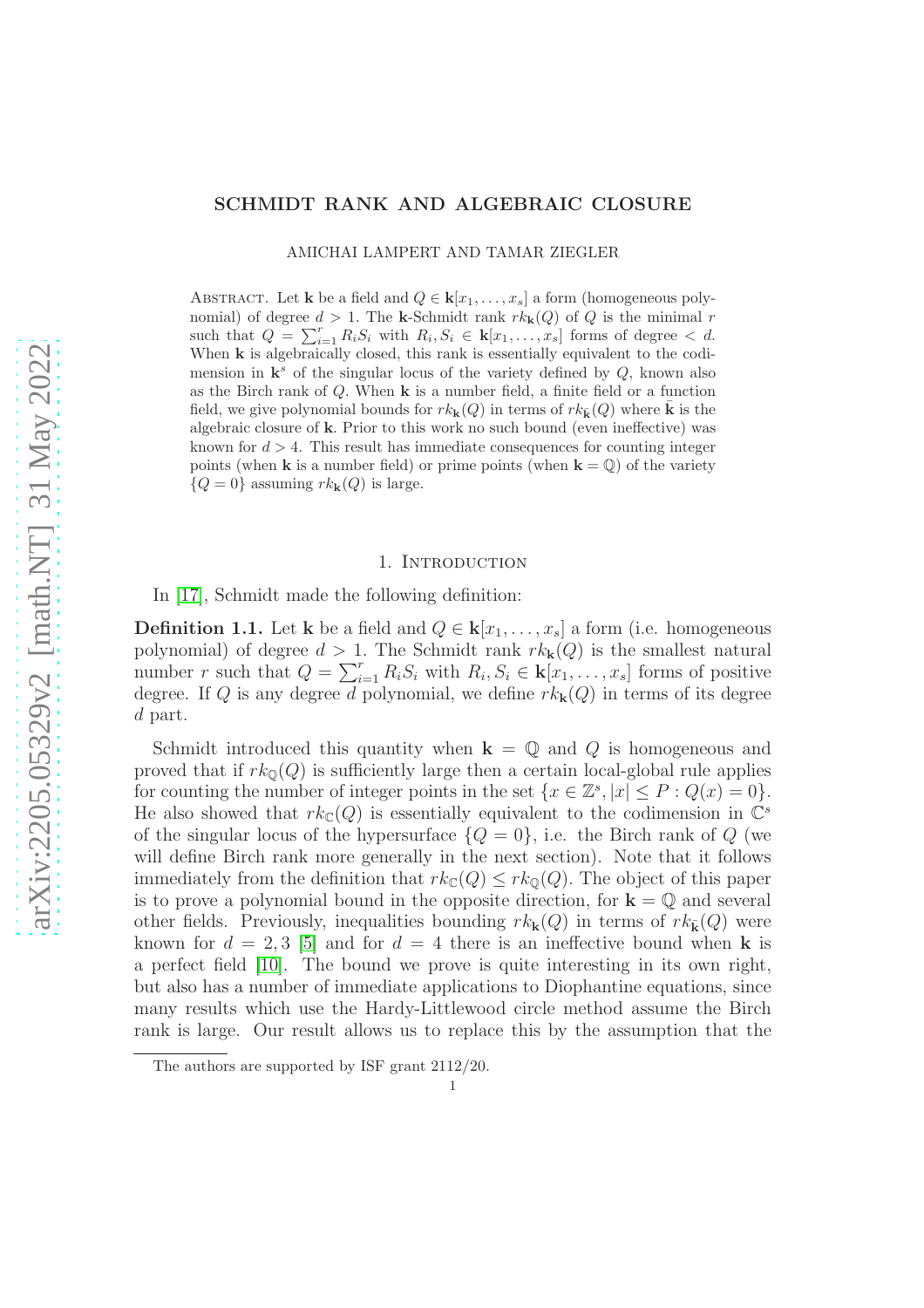Q-Schmidt rank is large. We describe some direct applications of our result in the next section - counting prime solutions to Diophantine equations, counting integer solutions to polynomial equations over number fields, and an analogue for function fields.

Definition 1.2. We call the following fields admissible: number fields, finite fields, finite separable extensions of  $\mathbb{F}_q(t)$ ,  $\mathbb{F}_q(t_1,\ldots,t_l)$ , and  $\mathbb{Q}(t_1,\ldots,t_l)$ .

We prove the following:

**Theorem 1.3** (Schmidt rank and field extensions). Let **k** be an admissible field, **k** its algebraic closure, and  $Q \in \mathbf{k}[x_1,\ldots,x_s]$  a polynomial of degree  $d > 1$  such that  $char(\mathbf{k}) > d$  or  $char(\mathbf{k}) = 0$ . Then there exist constants  $A = A(\mathbf{k}, d), B = B(\mathbf{k}, d)$ such that

$$
rk_{\mathbf{k}}(Q) \le A[rk_{\bar{\mathbf{k}}}(Q) + 1]^{B}.
$$

We will later give explicit values for the constants  $A, B$ . Our result generalizes to collections of forms of the same degree, with an appropriate definition of rank.

**Definition 1.4.** Let  $Q_1, \ldots, Q_n \in \mathbf{k}[x_1, \ldots, x_s]$  be homogeneous polynomials all of degree  $d > 1$ . Their collective Schmidt rank is defined to be

$$
rk_{\mathbf{k}}(Q_1,\ldots,Q_n):=\min_{0\neq a\in\mathbf{k}^n}rk_{\mathbf{k}}\left(\sum_{i=1}^n a_i\cdot Q_i\right).
$$

If  $Q_1, \ldots, Q_n$  are all of degree d but not necessarily homogeneous, we define  $rk_{\mathbf{k}}(Q_1,\ldots,Q_n)$  in terms of their degree d parts.

<span id="page-1-0"></span>**Theorem 1.5** (Schmidt rank and field extensions). Let **k** be an admissible field, **k** its algebraic closure, and  $Q_1, \ldots, Q_n \in \mathbf{k}[x_1, \ldots, x_s]$  a collection of polynomials of common degree  $d > 1$  such that char(k)  $> d$  or char(k)  $= 0$ . Then there exist constants  $A = A(\mathbf{k}, d), B = B(\mathbf{k}, d)$  such that if **k** is a perfect field we have

 $rk_{\mathbf{k}}(Q_1,\ldots,Q_n) \leq A[n \cdot rk_{\bar{\mathbf{k}}}(Q_1,\ldots,Q_n) + 1]^B,$ 

and if  $\bf{k}$  is an imperfect field we have

$$
rk_{\mathbf{k}}(Q_1,\ldots,Q_n)\leq A\left[n^{1+1/d}\cdot(rk_{\bar{\mathbf{k}}}(Q_1,\ldots,Q_n)+1)\right]^B.
$$

We mention a conjecture stated in [\[1\]](#page-15-2)

**Conjecture 1.6.** Let  $d > 1$  and let k be a field with  $char(\mathbf{k}) > d$  or  $char(\mathbf{k}) = 0$ There exists a constant  $C(d)$  such that for any polynomial  $Q \in \mathbf{k}[x_1, \ldots, x_s]$  of degree d we have

$$
rk_{\mathbf{k}}(Q) \leq C \cdot rk_{\bar{\mathbf{k}}}(Q).
$$

This conjecture is known for  $d = 2, 3$  [\[5\]](#page-15-0).

The paper is organized as follows: In section 2 we give some number theoretic applications of our results. In section 3 we give a more detailed statement of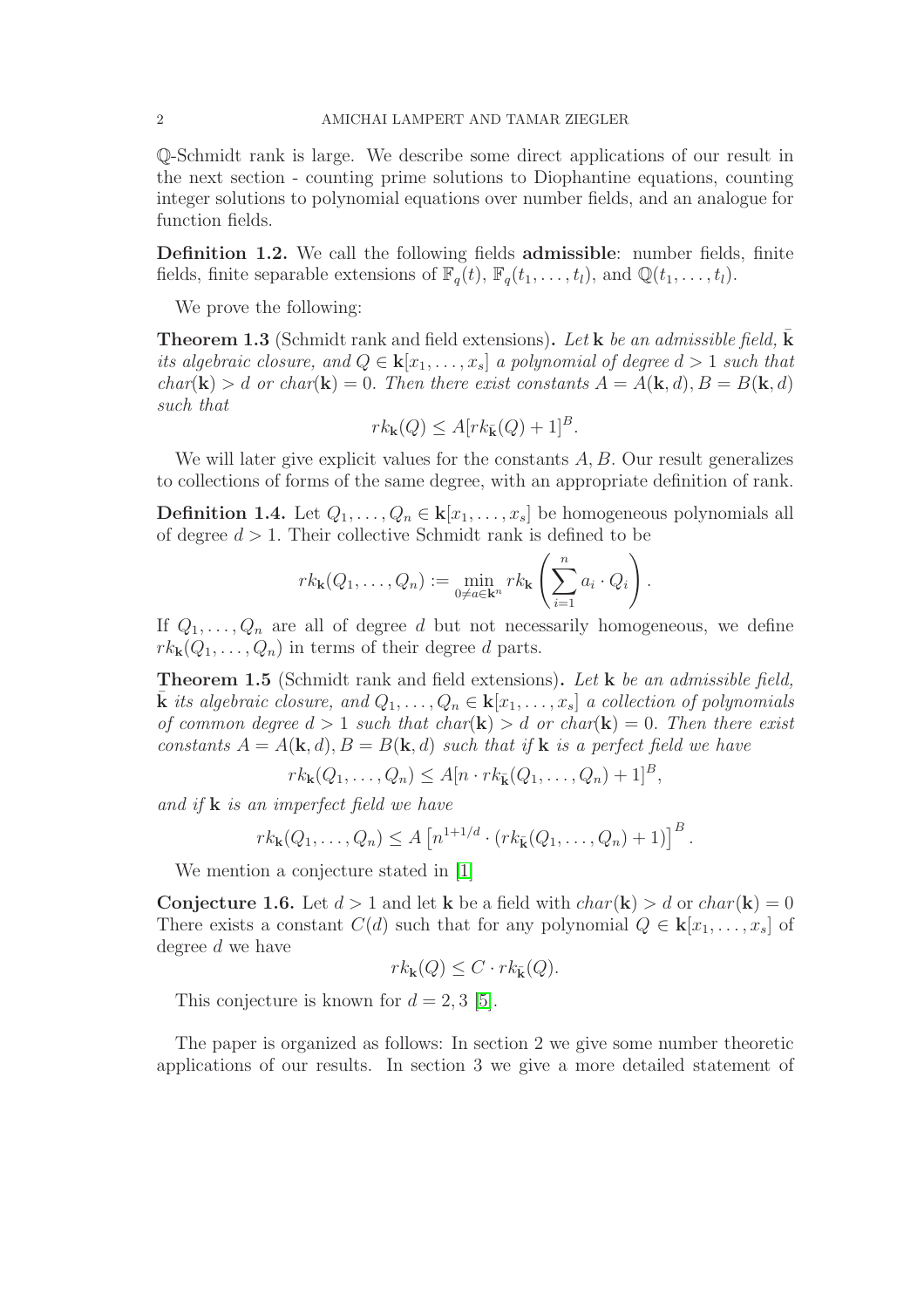theorem [1.5.](#page-1-0) In section 4 we explain how to deduce it from an analogous theorem about multilinear polynomials. In section 5 we prove theorem [1.5](#page-1-0) for finite fields and for  $\mathbb Q$  (the result for  $\mathbb Q$  relies on the finite fields result), and in section 6 we prove it for the rest of the admissible fields.

The central tool that will be used in the proof is a universality result, theorem [4.5,](#page-8-0) which allows us to reduce to the case of diagonal forms

$$
x_1^d + \ldots + x_r^d,
$$

where it is easy to see that the Schmidt rank remains  $\geq r/2$  when passing to **k**.

## 2. Applications

In [\[2\]](#page-15-3), Birch defined a geometric notion of rank which is closely related to the singular locus of the variety defined by a collection of polynomials. In many applications of the Hardy-Littlewood circle method, it's necessary to assume that the Birch rank of the polynomials we are interested in is large.

**Definition 2.1.** Let  $Q \in \mathbf{k}[x_1,\ldots,x_s]$  be a form of degree d. Let  $S(Q) \subset \mathbb{A}^s$ be the variety where the partial derivatives of Q vanish. The Birch rank of Q is  $rk_B(Q) = codim_{\mathbb{A}^s}S(Q)$ . Given a collection  $Q_1, \ldots, Q_n \in \mathbf{k}[x_1, \ldots, x_s]$  of forms of degree d, we define  $S(Q_1, \ldots, Q_n)$  to be the variety where the matrix of partial derivatives  $(\partial Q_i/\partial x_j)$  has rank  $\lt n$ . The Birch rank of the collection is  $rk_B(Q_1,\ldots,Q_n)=codim_{\mathbb{A}^s}S(Q_1,\ldots,Q_n)$ . For a general collection of polynomials  $Q_1, \ldots, Q_n \in \mathbf{k}[x_1, \ldots, x_s]$  of degree d, we define their Birch rank in terms of the homogeneous degree d parts. As a matter of convention, set  $rk_B(\emptyset) = s$ .

Here is a simple inequality we will use later.

<span id="page-2-0"></span>**Claim 2.2.** For any field k we have  $rk_B(Q_1, \ldots, Q_n) \leq 2rk_k(Q_1, \ldots, Q_n)$ .

*Proof.* Suppose there is a nontrivial linear combination  $Q = \sum_{i=1}^{n} a_i Q_i$  with  $Q = \sum_{i=1}^{r} R_i S_i$ . Taking derivatives, we get

$$
\nabla Q = \sum_{i=1}^{r} (R_i \nabla S_i + S_i \nabla R_i).
$$

Therefore,  $\{R_i = S_i = 0 : 1 \le i \le r\} \subset \{\nabla Q = 0\} \subset S(Q_1, \ldots, Q_n)$ . The variety on the left hand side is cut out by  $2r$  homogeneous equations, so it's of codimension at most  $2r$ .

For a single quadratic Q, there is also an elementary inequality in the opposite direction  $rk_{\mathbf{k}}(Q) \leq rk_B(Q)$ . If **k** is algebraically closed, we can take the union of the Birch singular loci of non-trivial linear combinations  $c_1Q_1 + \ldots + c_nQ_n$ , which correspond to points of  $\mathbb{P}^{n-1}$ , and apply the above inequality to deduce:

$$
rk_{\mathbf{k}}(Q_1,\ldots,Q_n)\leq rk_B(Q_1,\ldots,Q_n)+n-1.
$$

As a consequence, when  $rk_{\mathbf{k}}(Q_1,\ldots,Q_n) \geq 2n-1$  we deduce that  $X = \{Q_1 =$ ... =  $Q_n = 0$ } is a complete intersection of codimension n. For suppose  $Y \subset X$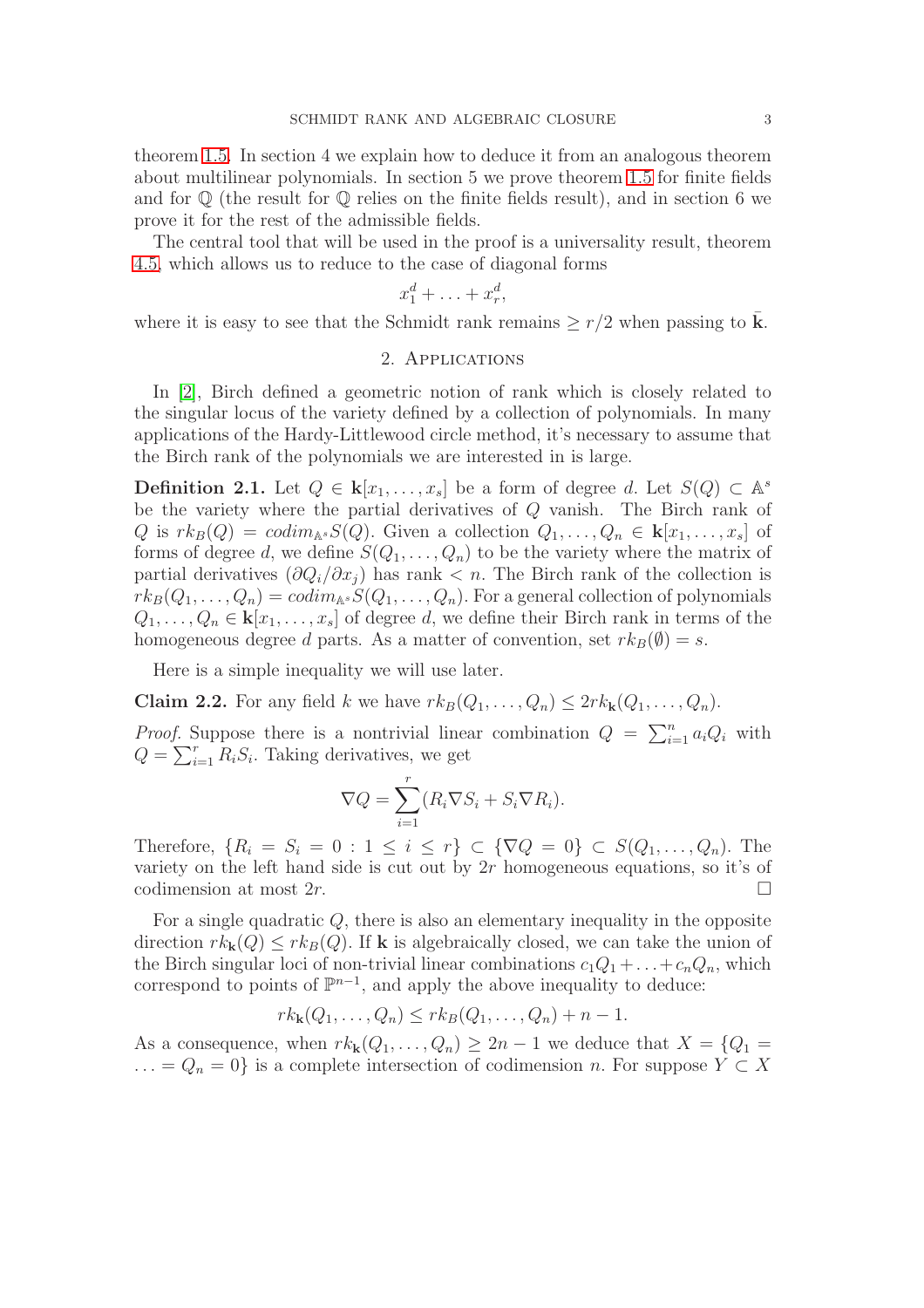has codimension  $\langle n. \rangle$  Since  $rk_B(Q_1,\ldots,Q_n) \geq n$ , there exists a point  $y \in Y$ such that the Jacobian matrix has rank n at  $y$ . But then the tangent space at y has codimension n, contradicting the fact that the local codimension at  $y$  is  $\langle n \rangle$ . Kazhdan and Polishchuk [\[9\]](#page-15-4), extending results of Schmidt, showed that a similar inequality holds also for higher degrees. Cohen and Moshkovitz [\[3\]](#page-15-5) proved a similar result for a single multi-linear polynomial. Here is theorem 1.4 from [\[9\]](#page-15-4).

**Theorem 2.3.** Assume that  $d \geq 2$ , k is algebraically closed, and char(k) doesn't divide  $(d-1)d$ . Assume also that  $rk_{\mathbf{k}}(Q_1,\ldots,Q_n) \geq 2^{d-3}(d+1)(2n-1)$ . Then  ${Q_1 = \ldots = Q_n = 0}$  is a complete intersection of codimension n and

 $rk_{\mathbf{k}}(Q_1,\ldots,Q_n)\leq 2^{d-3}(d+1)\left[rk_B(Q_1,\ldots,Q_n)+n-1\right].$ 

Our main result, theorem [1.5,](#page-1-0) allows us to immediately deduce the following:

**Corollary 2.4.** Let **k** be an admissible field, and  $Q_1, \ldots, Q_n \in \mathbf{k}[x_1, \ldots, x_s]$  forms of degree  $d \geq 2$ , such that char(**k**)  $> d$  or char(**k**) = 0. Then there exist constants  $A = A(\mathbf{k}, d), B = B(\mathbf{k}, d)$  such that if  $rk_{\mathbf{k}}(Q_1, \ldots, Q_n) \geq A(nr)^B$  then  $\{Q_1 =$  $\ldots = Q_n = 0$  is a complete intersection of codimension n and  $rk_B(Q_1, \ldots, Q_n) \ge$ r.

As we mentioned above, many applications of the Hardy-Littlewood circle method require that the Birch rank of the collection of forms be large. The above corollary allows us to replace this condition in any of the applications by requiring only that the Schmidt rank is large. This doesn't necessarily give optimal results in terms of Schmidt rank, but it certainly is easy!

2.1. Prime solutions. Yamagishi [\[20\]](#page-16-1), extending a result of Cook and Magyar [\[4\]](#page-15-6), proved a local to global rule holds for counting prime solutions to systems of integral polynomial equations with sufficiently large Birch rank. Liu and Zhao [\[14\]](#page-15-7) proved a similar result assuming the system is nonsingular. Cook and Magyar conjectured that it's sufficient to assume that the Schmidt rank over  $\mathbb Q$  is large. The conjecture was proved for polynomials of degree  $\leq 3$  in [\[19\]](#page-16-2). As a consequence of our results, we can prove their conjecture for polynomials of any degree. Let  $D \geq 1$ , and let  $\overline{Q} = (\overline{Q}_1, \ldots, \overline{Q}_D)$  be a system of polynomials in  $\mathbb{Z}[x_1, \ldots, x_s],$ where  $\overline{Q}_d = (Q_{d,1}, \ldots, Q_{d,t_d})$  is the subsystem of degree d polynomials of  $\overline{Q}$  (1  $\leq$  $d \leq D$ ). Let  $X = \{Q = 0\}$  be the affine variety defined by  $\overline{Q}$ . Following Cook and Magyar, we use a different notion of rank for systems of linear polynomials. If  $l_1, \ldots, l_n$  are linear polynomials with degree one homogeneous parts  $L_1, \ldots, L_n$ we define  $r(l_1, \ldots, l_n)$  to be the minimum number of non-zero coefficients in a non-trivial linear combination

 $\lambda_1L_1 + \ldots + \lambda_nL_n$ 

where  $\lambda = (\lambda_1, \ldots, \lambda_n) \in \mathbb{Q}^n \setminus \{0\}$ . Let  $\overline{P} = (\overline{P}_1, \ldots, \overline{P}_D)$  be a system given by the homogeneous parts of  $\overline{Q}$  and  $Y = \{\overline{P} = 0\}$  the corresponding affine variety.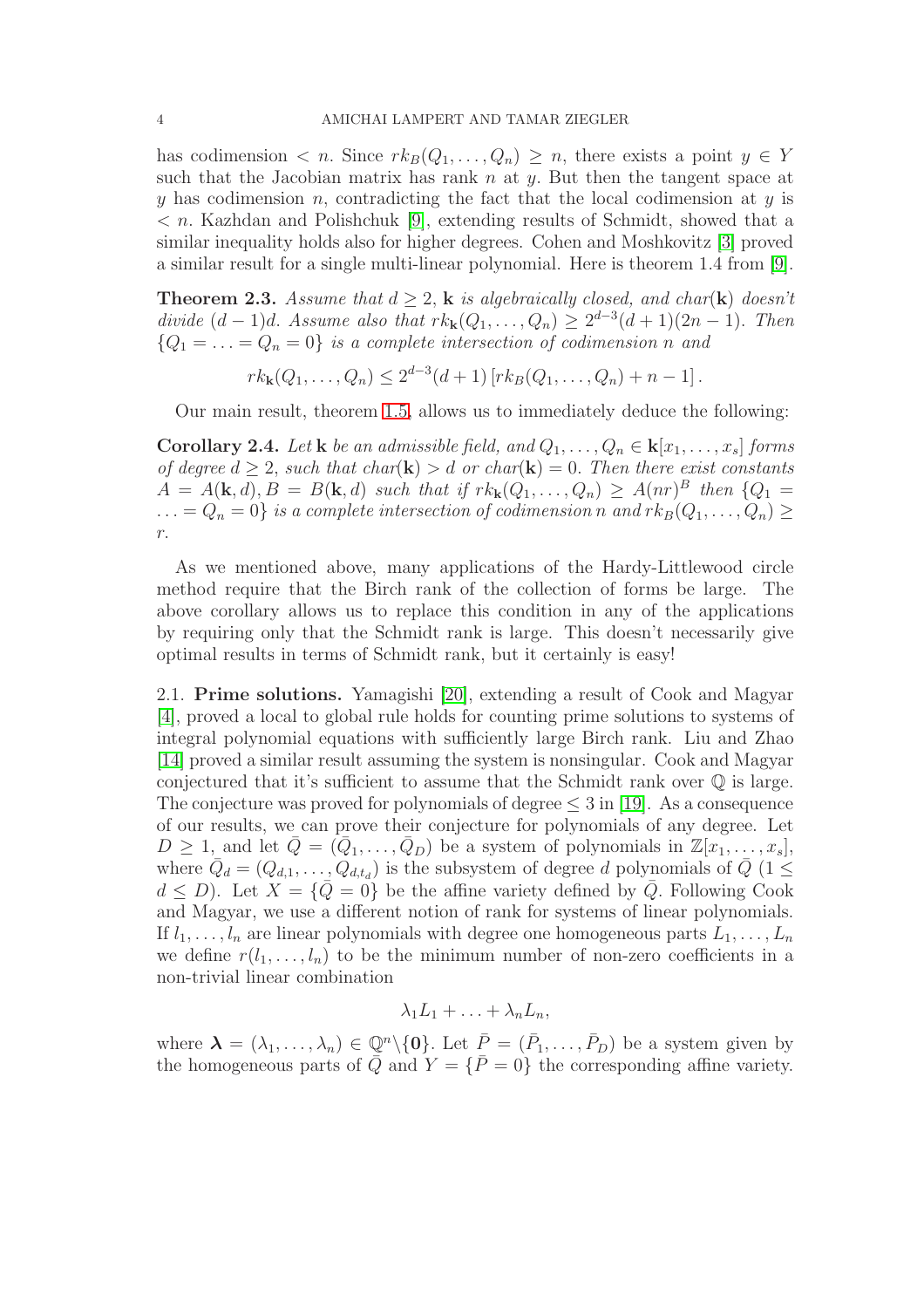Let  $\Lambda$  be the von Mangoldt function, Given  $\mathbf{x} = (x_1, \ldots, x_n)$ , we let

(1) 
$$
\Lambda(\mathbf{x}) = \Lambda(x_1) \dots \Lambda(x_n).
$$

Set

$$
\mathcal{M}_{\bar{Q}}(N) := \sum_{\mathbf{x} \in [0,N]^n} \Lambda(\mathbf{x}) \ \mathbf{1}_X(\mathbf{x}).
$$

A consequence of our results is the following.

**Theorem 2.5.** There exists a constant  $\chi = \chi(D, t_1, \ldots, t_D)$  such that if  $r(\bar{Q}_1) \geq$  $\chi$  and  $rk_{\mathbb{Q}}(\bar{Q}_d) \geq \chi$  for each  $2 \leq d \leq D$  with  $t_d > 0$  then there exist constants  $\mathcal{C} = \mathcal{C}(\bar{Q})$ , and  $c > 0$  such that

$$
\mathcal{M}_{\bar{Q}}(N) = \mathcal{C}(\bar{Q}) N^{s - \sum_{d=1}^{D} dt_d} + O\left(\frac{N^{s - \sum_{d=1}^{D} dt_d}}{(\log N)^c}\right)
$$

Furthermore, if the system of equations  $\overline{Q} = 0$  has a non-singular solution in  $\mathbb{Z}_p^{\times}$ , the units of p-adic integers, for each prime p, and  $Y(\mathbb{R})$  has a non-singular real point in  $(0,1)^s$ , then

$$
\mathcal{C}(\bar{Q})>0.
$$

In [\[17\]](#page-16-0), where Schmidt first defined rank for polynomials, he proved an analogous local-to-global result for Z-solutions, assuming that

$$
rk_{\mathbb{Q}}(\bar{Q}_d) \ge 2^{4d} dl t_d D \sum_{j=1}^D j t_j.
$$

In the case of a single homogeneous form [\[21\]](#page-16-3), Yamagashi gave an explicit bound on the Birch rank necessary to guarantee many prime solutions. Plugging in our result we obtain:

**Theorem 2.6.** If the system of equations is given by a single form  $Q$  of degree  $d \geq 2$  with  $rk_{\mathbb{Q}}(Q) \geq A2^{dB}$  and has a non-singular real solution in  $(0,1)^s$ , as well as non-singular solutions in  $\mathbb{Z}_p^{\times}$  for any prime p, then

$$
\mathcal{M}_Q(N) \gg N^{s-d}.
$$

2.2. Number fields. Frei and Madritsch[\[7\]](#page-15-8), extending an earlier result of Skinner [\[18\]](#page-16-4), proved a local to global rule for counting integral solutions to a system of polynomial equations over a number field. Let  $K$  be a number field of degree n over  $\mathbb Q$ . Let  $Q$  be a system of polynomials in s variables over the ring of integers  $\mathcal O$  of K with maximal degree D. We assume the polynomials to be ordered by their degrees, that is, for each  $d \in \{1, \ldots, D\}$ , we are given polynomials

$$
\bar{Q}_d = (Q_{d,1},\ldots,Q_{d,t_d}) \in \mathcal{O}_K[x_1,\ldots,x_s]
$$

of degree d, where  $t_d \geq 0$  with  $t_D \geq 1$ . Fix an integral ideal  $\eta$  of  $\mathcal O$  and a Z-basis  $\omega_1, \ldots, \omega_n$  of  $\eta$ . We will also consider  $\omega_1, \ldots, \omega_n$  as an R-basis of  $V := K \otimes_{\mathbb{Q}} \mathbb{R}$ . By a box B aligned to the basis, we mean the set of all  $\mathbf{x} = (x_1, \ldots, x_s) \in V^s$ , where

.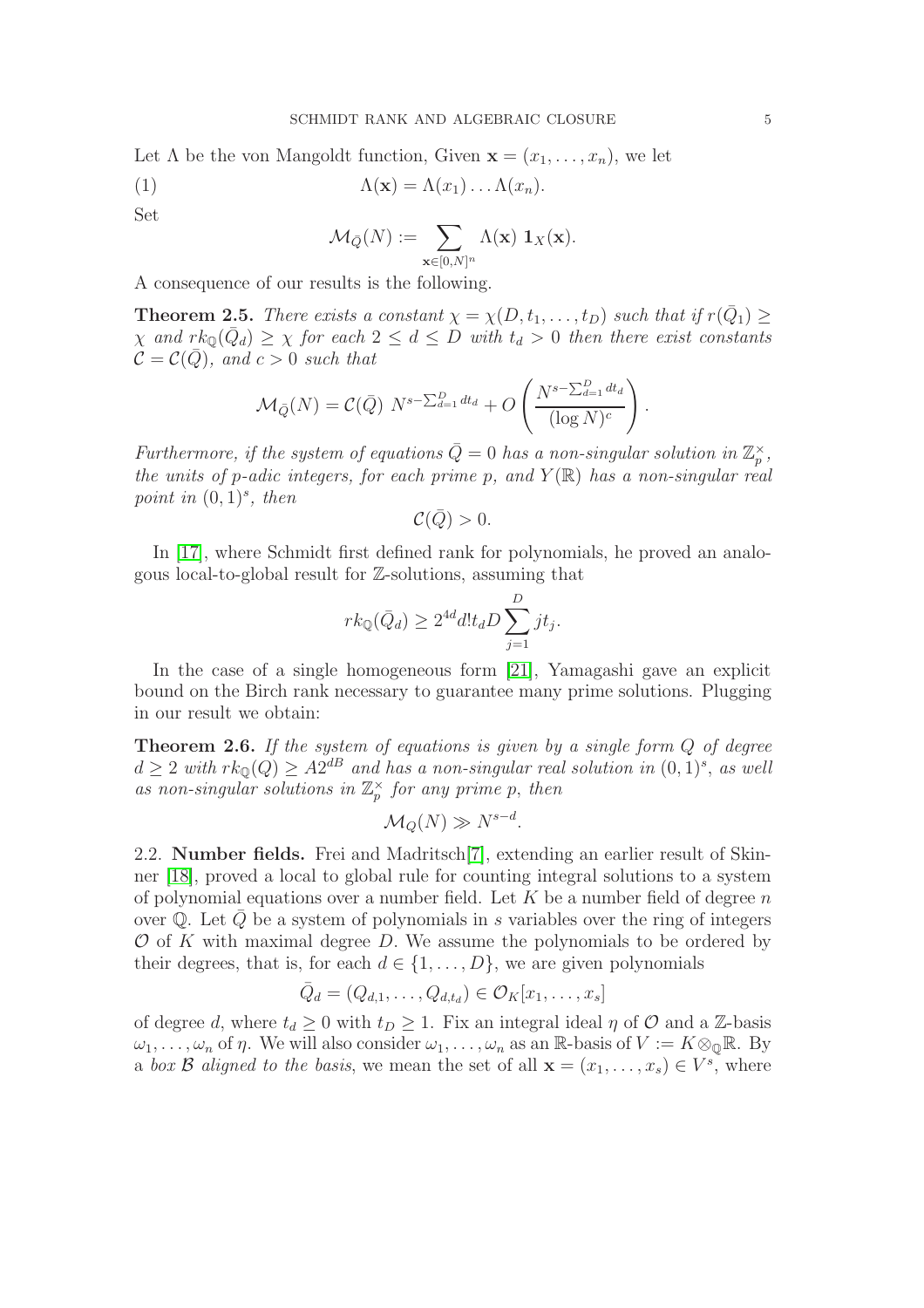each  $x_i$  has the form  $x_{i,1}\omega_1 + \cdots + x_{i,n}\omega_n$ , such that the coordinates  $(x_{i,j})_{i,j} \in \mathbb{R}^{ns}$ lie in a given box  $B \subseteq [-1,1]^{ns}$  with sides aligned to the coordinate axes of  $\mathbb{R}^{ns}$ . Given such a box  $\mathcal{B}$ , we define the counting function

$$
N(P) := |\{ \mathbf{x} \in \eta^s \cap P\mathcal{B} : Q_{d,i}(\mathbf{x}) = 0 \text{ for all } 1 \le d \le D, 1 \le i \le t_d \}|.
$$

Let

$$
\Delta := \{ 1 \le d \le D : t_d \ge 1 \}.
$$

Let  $\mathcal{D}_0 := 0$  and, for  $1 \leq d \leq D$ ,

$$
\mathcal{D}_d := t_1 + 2t_2 + \cdots + dt_d,
$$

so that  $\mathcal{D} := \mathcal{D}_D$  is the sum of the degrees of all the polynomials  $Q_{d,i}$ . Set

$$
u_d := \sum_{k=d}^{D} 2^{k-1}(k-1)t_k \quad \text{for} \quad 1 \le d \le D+1,
$$
  

$$
s_0(d) := \mathcal{D}_d(2^{d-1} + u_{d+1}) + u_{d+1} + \sum_{j=d+1}^{D} u_j t_j
$$
  

$$
s_0 := \max\{s_0(d) : d \in \Delta \cup \{0\}\}.
$$

**Theorem 2.7.** Suppose for all  $d \in \Delta$  we have  $rk_K(\bar{Q}_d) > A(t_d s_0)^B$ . Then there is a positive  $\delta$ , such that

$$
N(P) = \mathfrak{S} \mathfrak{J} \cdot P^{n(s-\mathcal{D})} + O(P^{n(s-\mathcal{D})-\delta})
$$

for  $P \to \infty$ . Here,  $\mathfrak S$  is the usual singular series and  $\mathfrak J$  is the usual singular integral.

2.3. Function fields. For function fields, Lee proved a local to global rule for systems of polynomials with high Birch rank [\[13\]](#page-15-9). Suppose  $\mathbf{k} = \mathbb{F}_q(t)$  where q is a prime power and write  $A = \mathbb{F}_q[t]$ . Let  $\overline{Q} = (Q_1, \ldots, Q_n) \in \mathbf{k}[x_1, \ldots, x_s]$  be forms of degree d with coefficients in A which define a complete intersection. Let |⋅ be the absolute value on **k** given by  $|f/g| = q^{\deg f - \deg g}$ . For  $\mathbf{x} \in \mathbf{k}^s$  we define  $\|\mathbf{x}\|_{\infty} = \max_{i \in [s]} |\mathbf{x}_i|$ . For  $P > 0$  set

$$
N(P) = \# \{ \mathbf{x} \in A^s : ||\mathbf{x}||_{\infty} < q^P, Q_i(\mathbf{x}) = 0 \ \forall i \in [n] \}.
$$

**Theorem 2.8.** Assume char(**k**) > d,  $rk(\bar{Q})$  > An<sup>d</sup>, and that  $\{\bar{Q}=0\}$  contains a non-singular point in the completion of  $k$  at every place. Then we have

$$
N(P) = \mu q^{P(s-nd)} + O(q^{P(s-nd)-\delta})
$$

where  $\mu, \delta > 0$ .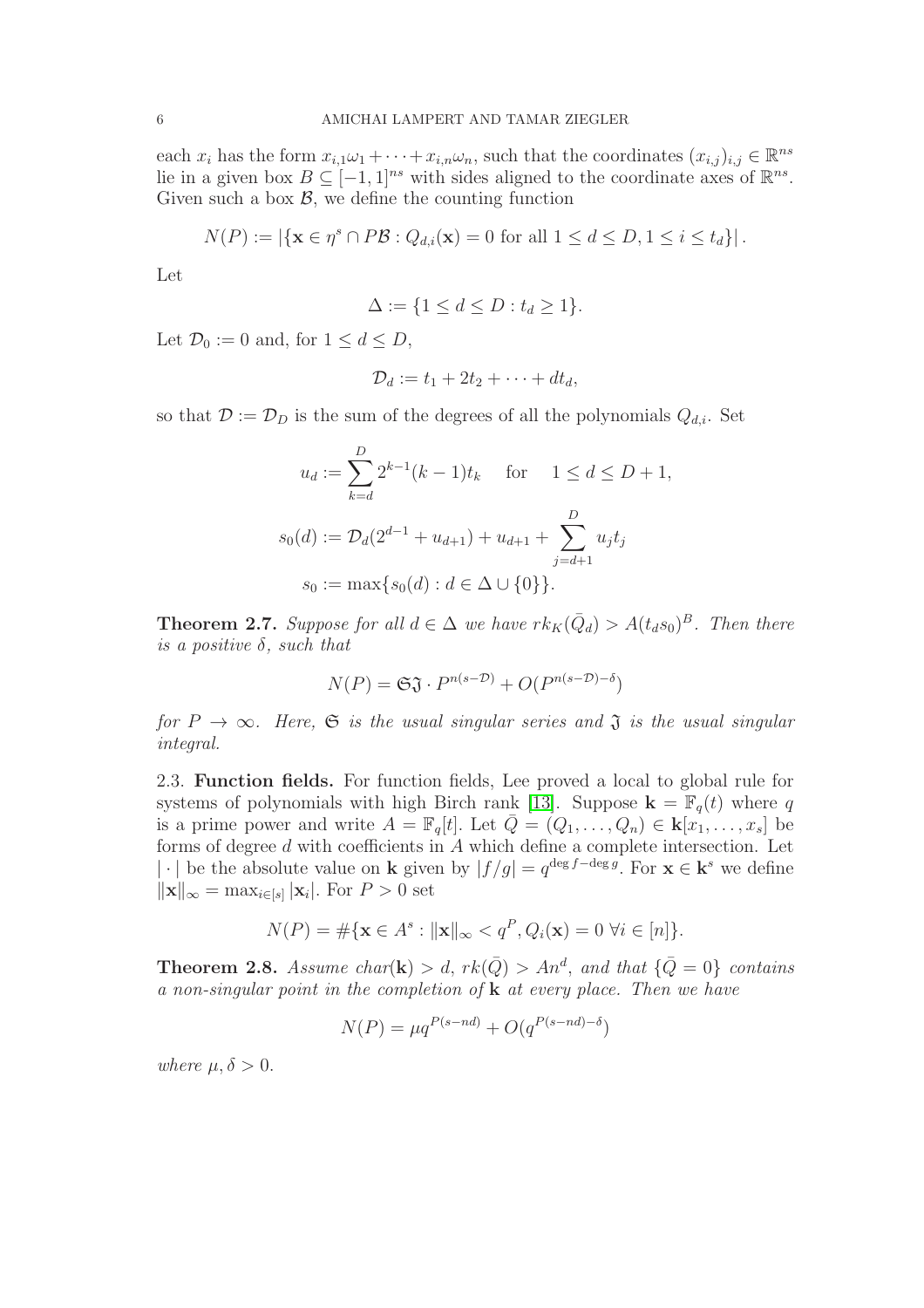#### 3. DETAILED STATEMENT OF THEOREM [1.5](#page-1-0)

We give explicit values for the constants appearing in theorem [1.5](#page-1-0) and state another result for finite fields which doesn't quite fit the mold of that theorem.

**Proposition 3.1.** We can take  $A(\mathbf{k}, d)$ ,  $B(\mathbf{k}, d)$  in theorem [1.5](#page-1-0) as follows:

(1) 
$$
A = 2^{3d} \cdot (d+1)! \binom{d}{[d/2]}^d
$$
,  $B = d$  when  $\mathbf{k} = \mathbb{Q}$ .

- (2)  $A = 2^{d^{2}O(d^2)}$ ,  $B = 2^{2^{O(d^2)}}$  when **k** is a finite field.
- (3)  $A = 4^d \cdot (d-1)! \cdot {d \choose [d/2]}^2$ ,  $B = 2d$  when **k** is a number field or a finite separable extension of  $\mathbb{F}_q(t)$ .
- (4)  $A = 4^d \cdot (d-1)! \cdot (d-1)^{l-1}, B = (l+1)d$  when  $\mathbf{k} = \mathbb{F}_q(t_1, \ldots, t_l)$  for  $l \geq 1$ .
- (5)  $A = 4^d \cdot (d-1)! \cdot (d-1)^l$ ,  $B = (l+1)d$  when  $\mathbf{k} = \mathbb{Q}(t_1, \ldots, t_l)$  for  $l \geq 1$ .

In addition, for any r, if **k** is a finite field with char(**k**) > d,  $|k| \geq F(nr, d)$  and  $rk_{\mathbf{k}}(Q_1,\ldots,Q_n) \geq 2^{d-1} \left(n \binom{d}{[d/2]} r\right)^d$  then  $rk_{\mathbf{k}}(Q_1,\ldots,Q_n) \geq r$ .

### 4. Reduction to multilinear polynomials and universality

In this section we reduce theorem [1.5](#page-1-0) to a statement about multilinear forms. Let V be a finite dimensional vector space over k and  $Q \in k[V]$  a form of degree d. Suppose either char( $\mathbf{k}$ ) = 0 or char( $\mathbf{k}$ ) > d. Then there is an associated multilinear form  $\tilde{Q}: V^d \to \mathbf{k}$  given by  $\tilde{Q}(\mathbf{x}_1,\ldots,\mathbf{x}_d) = \Delta_{\mathbf{x}_1} \ldots \Delta_{\mathbf{x}_d} Q$  which satisfies  $Q(\mathbf{x}) = \frac{1}{d!} \tilde{Q}(\mathbf{x}, \dots, \mathbf{x})$ . For multilinear forms such as this we have a finer notion of rank.

**Definition 4.1.** Let **k** be any field,  $V_1, \ldots, V_d$  finite dimensional vector spaces over k, and  $P: V_1 \times \ldots \times V_d \to \mathbf{k}$  a multilinear form. We say that P has **partition** rank 1 if there exists a partition  $[d] = I \sqcup J$  with  $I, J \neq \emptyset$  and multilinear forms  $R: \prod_{i \in I} V_i \to k, S: \prod_{j \in J} V_j \to k$  such that

$$
P(x) = R((\mathbf{x}_i)_{i \in I}) \cdot S((\mathbf{x}_j)_{j \in J}).
$$

In general the partition rank  $prk_{\mathbf{k}}(P)$  is the smallest natural number r such that  $P = P_1 + \ldots + P_r$  and  $P_i$  has partition rank 1 for all  $1 \leq i \leq r$ .

The partition rank of  $\tilde{Q}$  is essentially equivalent to the rank of  $Q$ .

<span id="page-6-0"></span>Claim 4.2. Let V be a finite dimensional vector space over k and  $Q \in \mathbf{k}[V]$  a form of degree d. Suppose either  $char(\mathbf{k}) = 0$  or  $char(\mathbf{k}) > d$ , then

$$
rk_{\mathbf{k}}(Q) \leq rk_{\mathbf{k}}(\tilde{Q}) \leq prk_{\mathbf{k}}(\tilde{Q}) \leq {d \choose \lfloor d/2 \rfloor} rk_{\mathbf{k}}(Q).
$$

Proof. The middle inequality follows immediately from the definition. For the left inequality, suppose  $\tilde{Q}(\mathbf{x}) = \sum_{i=1}^{r} R(\mathbf{x}) \cdot S(\mathbf{x})$  and plug in

$$
Q(\mathbf{x}) = \frac{1}{d!} \tilde{Q}(\mathbf{x}, \dots, \mathbf{x}) = \frac{1}{d!} \sum_{i=1}^{r} R_i(\mathbf{x}, \dots, \mathbf{x}) \cdot S_i(\mathbf{x}, \dots, \mathbf{x}).
$$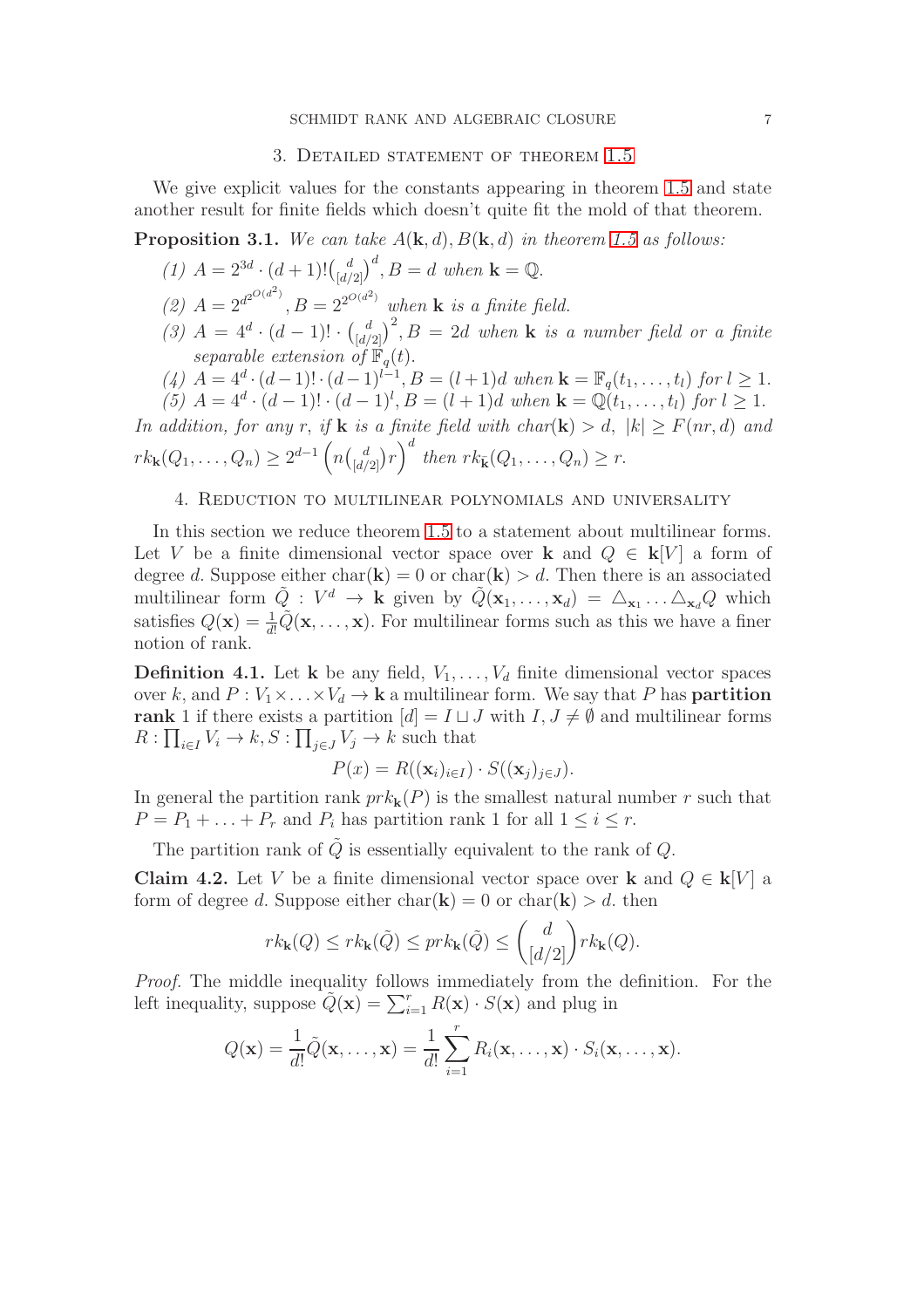For the right inequality, suppose  $Q(\mathbf{x}) = \sum_{i=1}^{r} R_i(\mathbf{x}) S_i(\mathbf{x})$  and take derivatives

$$
\tilde{Q}(\mathbf{x}_1,\ldots,\mathbf{x}_d)=\sum_{i=1}^r\sum_{J\subset [d],|J|=\deg R_i}\tilde{R}_i((\mathbf{x}_j)_{j\in J})\tilde{S}_i((\mathbf{x_k})_{k\in [d]\setminus J}).
$$

 $\Box$ 

Partition rank is also defined for collections of multi-linear forms.

**Definition 4.3.** Let  $P_1, \ldots, P_n : V_1 \times \ldots \times V_d \to \mathbf{k}$  be multilinear forms. Their partition rank is

$$
prk_{\mathbf{k}}(P_1,\ldots,P_n)=\min_{0\neq a\in\mathbf{k}^n} prk_{\mathbf{k}}\left(\sum_{i=1}^n a_i\cdot P_i\right).
$$

By claim [4.2,](#page-6-0) we can deduce theorem [1.5](#page-1-0) from a corresponding theorem for multi-linear forms.

<span id="page-7-0"></span>Theorem 4.4 (theorem [1.5](#page-1-0) for multi-linear forms). Let **k** be an admissible field,  $V_1, \ldots, V_d$  finite dimensional vector spaces over k, and  $P_1, \ldots, P_n : V_1 \times \ldots \times V_d \rightarrow$ **k** multi-linear forms. There exist constants  $\hat{A}(\mathbf{k}, d)$ ,  $\hat{B}(\mathbf{k}, d)$  such that if **k** is a perfect field we have

$$
rk_{\mathbf{k}}(P_1,\ldots,P_n)\leq \tilde{A}[n\cdot rk_{\tilde{\mathbf{k}}}(P_1,\ldots,P_n)+1]^{\tilde{B}},
$$

and if  $\bf{k}$  is an imperfect field we have

$$
rk_{\mathbf{k}}(P_1,\ldots,P_n) \leq \tilde{A}[n^{1+1/d} \cdot (rk_{\mathbf{k}}(P_1,\ldots,P_n)+1)]^{\tilde{B}}.
$$

For the constants  $\tilde{A}, \tilde{B}$  we can take

- (1)  $\tilde{A} = 2^{3d} \cdot (d+1)!, \tilde{B} = d$  when  $\mathbf{k} = \mathbb{Q}.$
- (2)  $\tilde{A} = 2^{d^{2}O(d^2)}$ ,  $\tilde{B} = 2^{2^{O(d^2)}}$  when **k** is a finite field.
- (3)  $\tilde{A} = 4^d \cdot (d-1)!$ ,  $\tilde{B} = 2d$  when **k** is a number field or a finite separable extension of  $\mathbb{F}_q(t)$ .
- (4)  $\tilde{A} = 4^d \cdot (d-1)! \cdot (d-1)^{l-1}, \tilde{B} = (l+1)d$  when  $\mathbf{k} = \mathbb{F}_q(t_1, \ldots, t_l)$  for  $l \geq 1$ .
- (5)  $\tilde{A} = 4^d \cdot (d-1)! \cdot (d-1)^l$ ,  $\tilde{B} = (l+1)d$  when  $\mathbf{k} = \mathbb{Q}(t_1, \ldots, t_l)$  for  $l \geq 1$ .

In addition, for any  $\bar{r}$ , if **k** is a finite field with char(**k**) > d,  $|k| \geq F(n\bar{r}, d)$  and  $prk_{\mathbf{k}}(P_1, ..., P_n) \geq 2^{d-1}(n\bar{r})^d$  then  $rk_{\mathbf{k}}(P_1, ..., P_n) \geq \bar{r}$ .

*Proof of theorem [1.5](#page-1-0) assuming theorem [4.4.](#page-7-0)* Let  $\bf{k}$  be an admissible field and let  $Q_1, \ldots, Q_n$  be degree d polynomials with char(k) > d or char(k) = 0. Let  $\tilde{Q}_1, \ldots, \tilde{Q}_n$  be the associated multi-linear forms. If **k** is perfect then by claim [4.2](#page-6-0) we have

$$
rk_{\mathbf{k}}(Q_1,\ldots,Q_n) \leq rk_{\mathbf{k}}(\tilde{Q_1},\ldots,\tilde{Q_n}) \leq \tilde{A}[n \cdot rk_{\tilde{\mathbf{k}}}(\tilde{Q_1},\ldots,\tilde{Q_n})+1]^{\tilde{B}}
$$
  

$$
\leq \tilde{A}\left[n \cdot \binom{d}{[d/2]} rk_{\tilde{\mathbf{k}}}(Q_1,\ldots,Q_n)+1\right]^{\tilde{B}} \leq \tilde{A}\binom{d}{[d/2]}^{\tilde{B}}[n \cdot rk_{\tilde{\mathbf{k}}}(Q_1,\ldots,Q_n)+1]^{\tilde{B}}
$$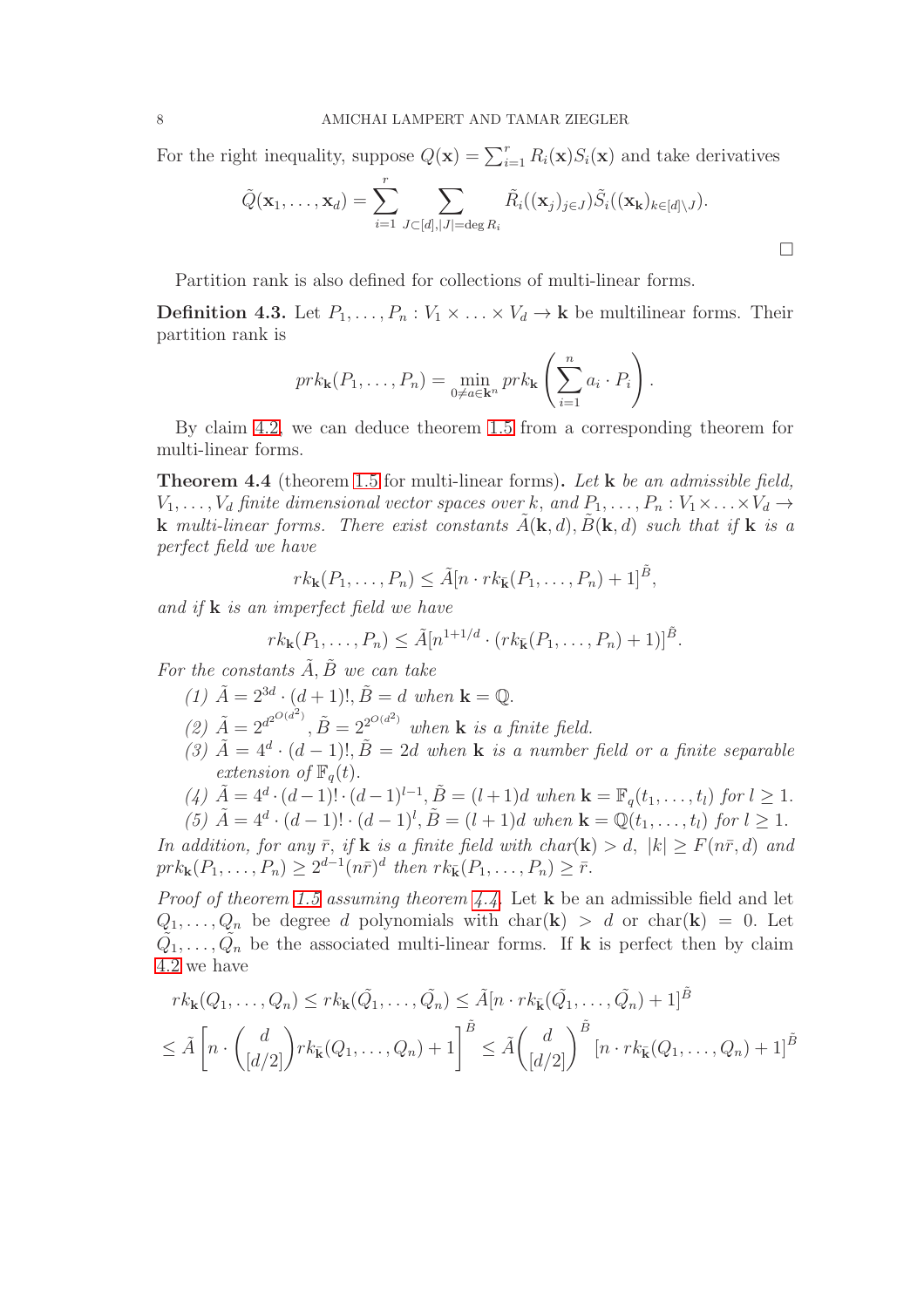so  $B = \tilde{B}$  and  $A = \tilde{A} {d \choose [d/2]}^{\tilde{B}}$ . If **k** is imperfect then claim [4.2](#page-6-0) gives:

$$
rk_{\mathbf{k}}(Q_1, ..., Q_n) \leq rk_{\mathbf{k}}(\tilde{Q_1}, ..., \tilde{Q_n}) \leq \tilde{A}[n^{1+1/d} \cdot (rk_{\tilde{\mathbf{k}}}(\tilde{Q_1}, ..., \tilde{Q_n})+1)]^{\tilde{B}}
$$
  

$$
\leq \tilde{A}[n^{1+1/d} \cdot (\binom{d}{[d/2]})rk_{\tilde{\mathbf{k}}}(Q_1, ..., Q_n)+1)]^{\tilde{B}} \leq \tilde{A}(\binom{d}{[d/2]})^{\tilde{B}}[n^{1+1/d} \cdot (rk_{\tilde{\mathbf{k}}}(Q_1, ..., Q_n)+1)]^{\tilde{B}},
$$

so again  $B = \tilde{B}$  and  $A = \tilde{A} {d \choose [d/2]}^{\tilde{B}}$ .

For the final statement about finite fields, suppose k is a finite field with  $|k| \ge F(nr, d)$  and  $rk_{\mathbf{k}}(Q_1, ..., Q_n) \ge 2^{d-1} \left( {d \choose \lfloor d/2 \rfloor} nr \right)^d$ . Then  $prk_{\mathbf{k}}(\tilde{Q_1}, \ldots, \tilde{Q_n}) \geq 2^{d-1} \left( {d \choose [d/2]} nr \right)^d$ , so  $rk_{\bar{\mathbf{k}}}(\tilde{Q_1}, \ldots, \tilde{Q_n}) \geq {d \choose [d/2]}r$ . By claim [4.2](#page-6-0) we have  $rk_{\bar{\mathbf{k}}}(Q_1,\ldots,Q_n) \geq r$ .

We prove theorem [4.4](#page-7-0) for all of the above fields (except  $\mathbb Q$ ) via a universality result, which may be of independent interest. This generalizes a universality result of Kazhdan and Ziegler appearing in [\[12\]](#page-15-10).

<span id="page-8-0"></span>**Theorem 4.5** (Universality). Let **k** be an admissible field and  $R_1, \ldots, R_n$ :  $(\mathbf{k}^t)^d \to \mathbf{k}$  multilinear forms of degree d. There exist constants  $C(\mathbf{k}, d)$ ,  $D(\mathbf{k}, d)$ such that whenever  $P_1, \ldots, P_n : V_1 \times \ldots \times V_d \to \mathbf{k}$  are multilinear forms with  $prk_{\mathbf{k}}(P_1,\ldots,P_n) > C(nt^d)^D$ , there exist linear maps  $T_i : \mathbf{k}^t \to V_i$  such that  $P_j \circ T = R_j$ . For  $C, D$  we can take

(1)  $C = 2^{d^{2}O(d^2)}$ ,  $D = 2^{2^{O(d^2)}}$  when **k** is a finite field. (2)  $C = 2^{d-1}, D = 1$ , when **k** is a finite field and  $|\mathbf{k}| \ge F(nt^d, d)$ . (3)  $C = 4^d \cdot (d-1)!$ ,  $D = 2$  when **k** is a number field or a finite separable extension of  $\mathbb{F}_q(t)$ . (4)  $C = 4^d \cdot (d-1)! \cdot (d-1)^{l-1}, D = l+1$  when  $\mathbf{k} = \mathbb{F}_q(t_1, \ldots, t_l)$  for  $l \geq 1$ .

(5) 
$$
C = 4^d \cdot (d-1)! \cdot (d-1)^l
$$
,  $D = l+1$  when  $\mathbf{k} = \mathbb{Q}(t_1, \ldots, t_l)$  for  $l \ge 1$ .

We now explain how theorem [4.4](#page-7-0) follows from theorem [4.5](#page-8-0) (apart from the case  $k = \mathbb{Q}$  which will be proved directly). Theorem [4.5](#page-8-0) will be proved in the following sections.

*Proof of theorem [4.4](#page-7-0) assuming theorem [4.5.](#page-8-0)* Suppose the hypotheses of theorem [4.5](#page-8-0) hold with  $t = n\bar{r}$ . We will show that this implies  $rk_{\bar{k}}(\mathcal{P}) > \bar{r}$ . By theorem [4.5,](#page-8-0) there exist linear maps  $T_i: \mathbf{k}^t \to V_i$  such that

$$
P_j \circ T = \sum_{k=(j-1)\bar{r}+1}^{j\bar{r}} \prod_{i=1}^d \mathbf{x}_i(k) =: D_j.
$$

Clearly  $rk_{\bar{k}}(P_1,\ldots,P_n) \geq rk_{\bar{k}}(D_1,\ldots,D_n)$ . It remains to show that the right hand side equals  $\bar{r}$ .

Lemma 4.6.  $rk_{\bar{k}}(D_1, ..., D_n) = \bar{r}$ .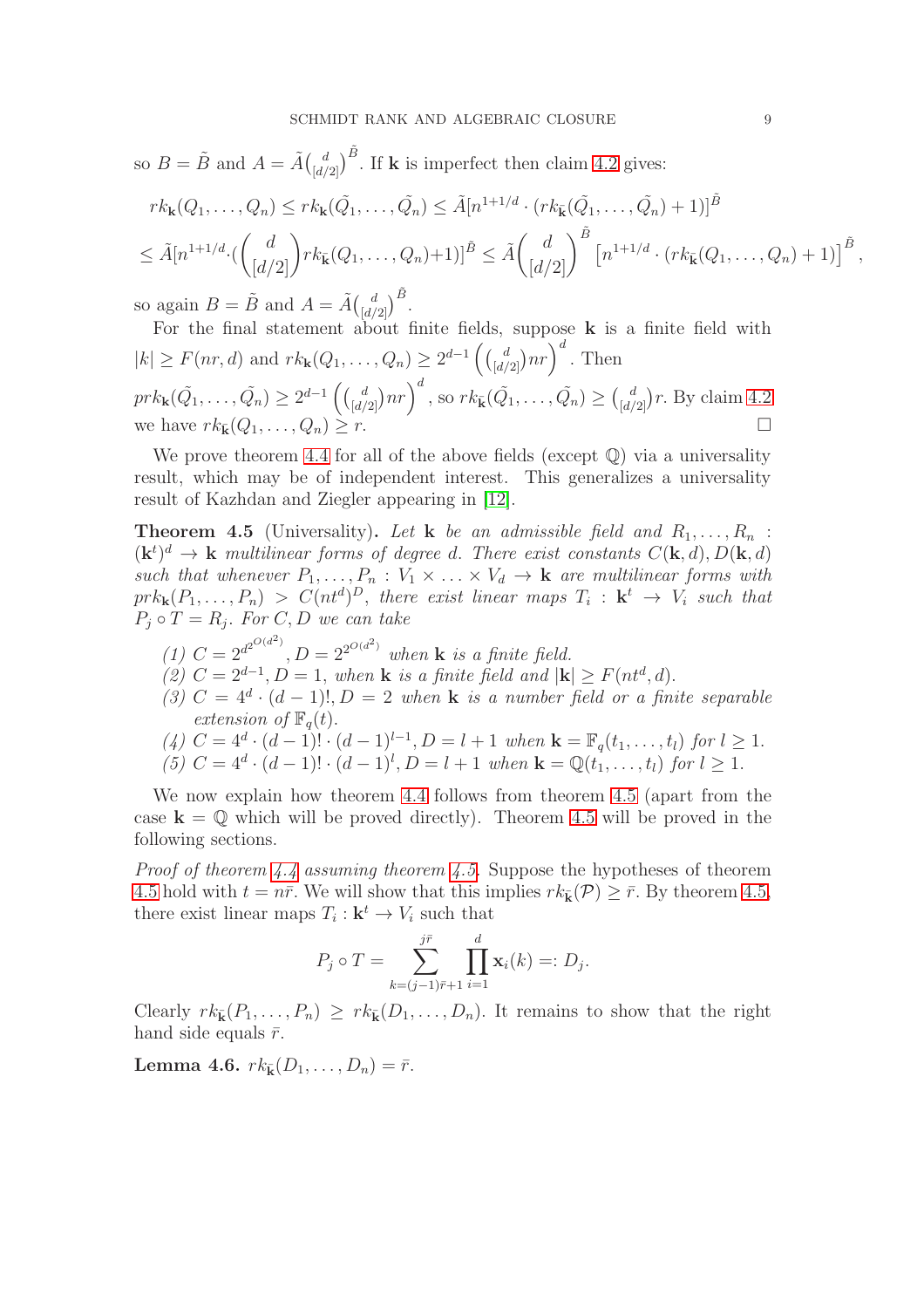*Proof.* Let  $D = \sum_{j=1}^{n} a_j D_j$  be a non-trivial linear combination, and assume without loss of generality that  $a_1, \ldots, a_m \neq 0$  and  $a_{m+1} = \ldots = a_n = 0$  for some  $m \geq 1$ . We can decompose  $S(D)$  explicitly,

$$
S(D) = \{ \prod_{j \neq i} \mathbf{x}_j(k) = 0 : \forall i \in [d] \forall k \in [m\bar{r}] \} = \bigcup_{\sigma : [m\bar{r}] \to \binom{[d]}{2}} \{ \mathbf{x}_{\sigma(j)}(j) = 0 : \forall j \in [m\bar{r}] \}.
$$

 $S(D)$  is a finite union of linear subspaces of codimension  $2m\bar{r}$ , so  $rk_B(D)$  =  $2m\bar{r} \geq 2\bar{r}$ . By claim [2.2,](#page-2-0) we get  $rk_{\bar{k}}(D_1,\ldots,D_n) \geq \bar{r}$ .

This completes the proof of theorem [4.4](#page-7-0) for all fields in the case  $n = 1$  and for non-perfect fields in the case of general  $n$ . To obtain our improved bounds for perfect fields and general  $n$  we use the following argument which we learned from A. Polishchuk.

*Proof of theorem [4.4](#page-7-0) for perfect fields assuming the case n* = 1. Let

$$
\bar{r} = rk_{\bar{k}}(P_1, \ldots, P_n), \mathcal{P} = sp_{\bar{k}}(P_1, \ldots, P_n)
$$

Choose  $0 \neq P \in \mathcal{P}$  with  $rk_{\bar{k}}(P) = \bar{r}$ . Let  $\mathcal{P}' \subset \mathcal{P}$  be the  $\bar{k}$ -subspace spanned by P and its Galois conjugates. P' is defined over **k** so  $\mathcal{P}' = sp_{\bar{k}}(P'_1, \ldots, P'_m)$  for some polynomials  $P'_1, \ldots, P'_m \in sp_{\mathbf{k}}(P_1, \ldots, P_n)$ . Let  $\mathcal{P}'(k) := sp_{\mathbf{k}}(P'_1, \ldots, P'_m)$ and choose  $0 \neq P' \in \mathcal{P}'(k)$ . Since dim  $\mathcal{P}' \leq n$ , there are galois conjugates  $\sigma_1$ .  $P, \ldots, \sigma_n \cdot P$  such that  $P' \in sp_{\bar{k}}(\sigma_1 \cdot P, \ldots, \sigma_n \cdot P)$ . By our assumption on P this means  $rk_{\bar{k}}(P') \leq n\bar{r}$ , which by theorem [4.4](#page-7-0) implies

$$
rk_{\mathbf{k}}(P') \leq \tilde{A}(n\bar{r}+1)^{\tilde{B}}.
$$

We now begin the proof of theorem [4.5,](#page-8-0) which will be completed in subsequent sections. Assume without loss of generality that  $V_i = \mathbf{k}^{s_i}$ . Then linear maps  $T_i: \mathbf{k}^t \to V_i$  are of the form  $T_i(x) = A_i \cdot x$  where  $A_i \in \mathcal{M}_{s_i \times t}(\mathbf{k})$ . For  $j_1, \ldots, j_d, l$ the coefficient of  $y_{j_1}^1 \cdot \ldots \cdot y_{j_d}^d$  in  $P_l \circ (T_1 \times \ldots \times T_d)$  is given by a multilinear form

$$
P_{j_1,\ldots,j_d}^l: \mathcal{M}_{s_1\times t_1}(\mathbf{k})\times \ldots \times \mathcal{M}_{s_d\times t_d}(\mathbf{k})\to \mathbf{k},
$$

namely  $P_{j_1,...,j_d}^l(A_1 \times ... \times A_d) = (P_l \circ (A_1 \times ... \times A_d)) (e_{j_1},...,e_{j_d}).$ 

<span id="page-9-0"></span>Claim 4.7. The collection of multi-linear forms thus obtained satisfies

$$
prk_{\mathbf{k}}\left((P_{j_1,\ldots,j_d}^l)_{l,j_1,\ldots,j_d}\right)=prk_{\mathbf{k}}(P_1,\ldots,P_n).
$$

*Proof.* For a multilinear form  $P = \sum_{k_1,\dots,k_d} a_{k_1,\dots,k_d} \prod_{i\in[d]} x_i(k_i)$  and indices  $j_1,\dots,j_d$ 

$$
P_{j_1,...,j_d}(A_1 \times ... \times A_d) = \sum_{k_1,...,k_d} a_{k_1,...,k_d} \prod_{i \in [d]} A_i(k_i,j_i).
$$

Therefore,  $P_{j_1,...,j_d}(A_1 \times \ldots \times A_d)$  is just P with relabeled variables, meaning they have the same rank. So for any  $a_1, \ldots, a_n$  and  $j_1, \ldots, j_d$  we have  $prk_{\mathbf{k}}(\sum_l a_l P^l_{j_1,\ldots,j_d}) =$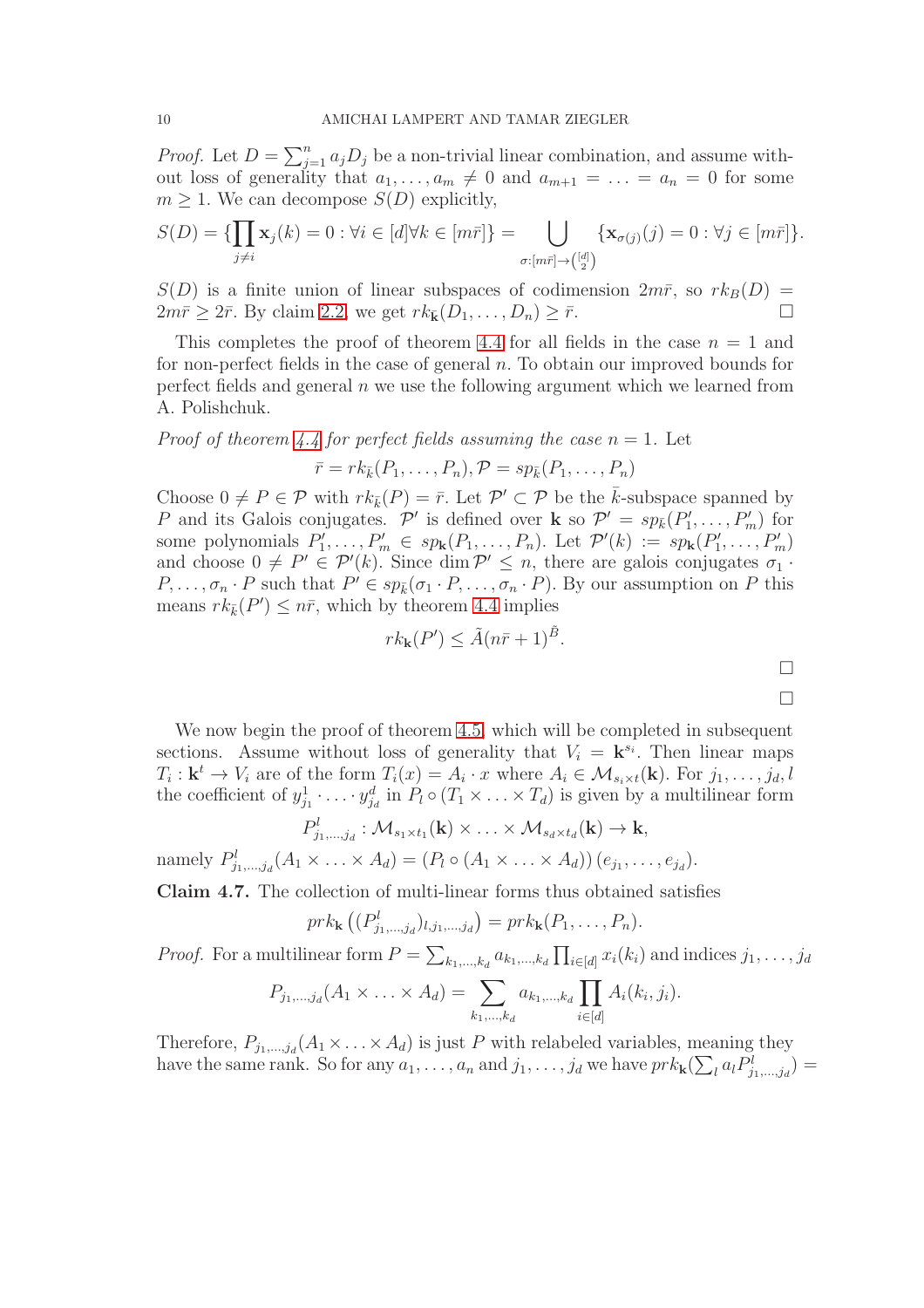$prk_{\mathbf{k}}(\sum_{l}a_{l}P_{l})$ . Now let  $P'=\sum_{l,j_{1},...,j_{d}}c_{k_{1},...,k_{d}}^{l}P_{k_{1},...,k_{d}}$  be a non-trivial linear combination with, say,  $c_{1,\dots,1} \neq 0$ . Restricting to the subspace  $U = U_1 \times \dots U_d$ where  $U_i = \bigcap_{k \neq 1} \{(A_i)_{j,k} = 0\}$  gives  $P' \mid_{U} = P_{1,...,1}$  so  $prk_{\mathbb{Q}}(P') \geq prk_{\mathbb{Q}}(P_{1,...,1}) =$  $prk_{\mathbb{Q}}(P).$ 

The desired equalities  $P_l \circ (A_1 \times \ldots \times A_d) = R_l$  are in fact  $nt^d$  equations of the form

(2) 
$$
P_{j_1,\dots,j_d}^l(A_1,\dots,A_d) = r_{j_1,\dots,j_d}^l
$$

and we have just proved that the collection of multi-linear forms appearing has partition rank  $prk_{\mathbf{k}}(P_1,\ldots,P_n)$ . Our goal in the next sections is to show that such a system of equations has a k-solution.

<span id="page-10-0"></span>5. Proof of results for finite fields and for Q

# 5.1. Proof for finite fields: We start by defining bias.

**Definition 5.1.** Let  $V$  be a finite dimensional vector space over a finite field  $\bf{k}$ and  $f: V \to \mathbf{k}$  some function. The bias of f is

$$
bias(f) = |\mathbb{E}_{x \in V} \chi(f(x))|
$$

where  $\chi : k \to \mathbb{C}$  is some non-trivial character.

The bias of f depends also on the choice of character  $\chi$  but this won't matter in what follows. The key to proving theorem [4.5](#page-8-0) is the following theorem relating rank to bias for multilinear polynomials. The first part is due to Milicevic [\[15\]](#page-16-5) (with a similar result proved independently by Janzer [\[8\]](#page-15-11)) and the second to Cohen-Moshkovitz [\[3\]](#page-15-5).

<span id="page-10-1"></span>**Theorem 5.2.** Let **k** be a finite field and  $P: V_1 \times \ldots \times V_d \rightarrow \mathbf{k}$  a multilinear form. Assume either of the following conditions holds for some  $r \geq 1$ :

(1) 
$$
prk_{\mathbf{k}}(P) \geq Ar^B
$$
, for constants  $A(d) = 2^{d^{2O(d^2)}}$ ,  $B(d) = 2^{2^{O(d^2)}}$ .  
\n(2)  $|k| \geq F(r, d)$  and  $prk_{\mathbf{k}}(P) \geq 2^{d-1}r$ .  
\nThen bias $(P) \leq |k|^{-r}$ .

Proof of theorem [4.5](#page-8-0) for finite fields. Recall that we want to show the existence of a k-solution to the system of  $nt^d$  multilinear equations [\(2\)](#page-10-0)

$$
P_l^{j_1,\ldots,j_d}(A_1,\ldots,A_d)=R_l^{j_1,\ldots,j_d}.
$$

We showed (claim [4.7\)](#page-9-0) that

$$
prk_{\mathbf{k}}(P_l^{j_1,...,j_d}(A_1,...,A_d))_{l,j_1,...,j_d} = prk_{\mathbf{k}}(P_1,...,P_n).
$$

Applying theorem [5](#page-10-1).2, we get that any nontrivial linear combination satisfies

$$
bias\left(\sum \alpha_{j_1,\dots,j_d}^l P_l^{j_1,\dots,j_d}(A_1,\dots,A_d)\right) \le |k|^{-nt^d}
$$

.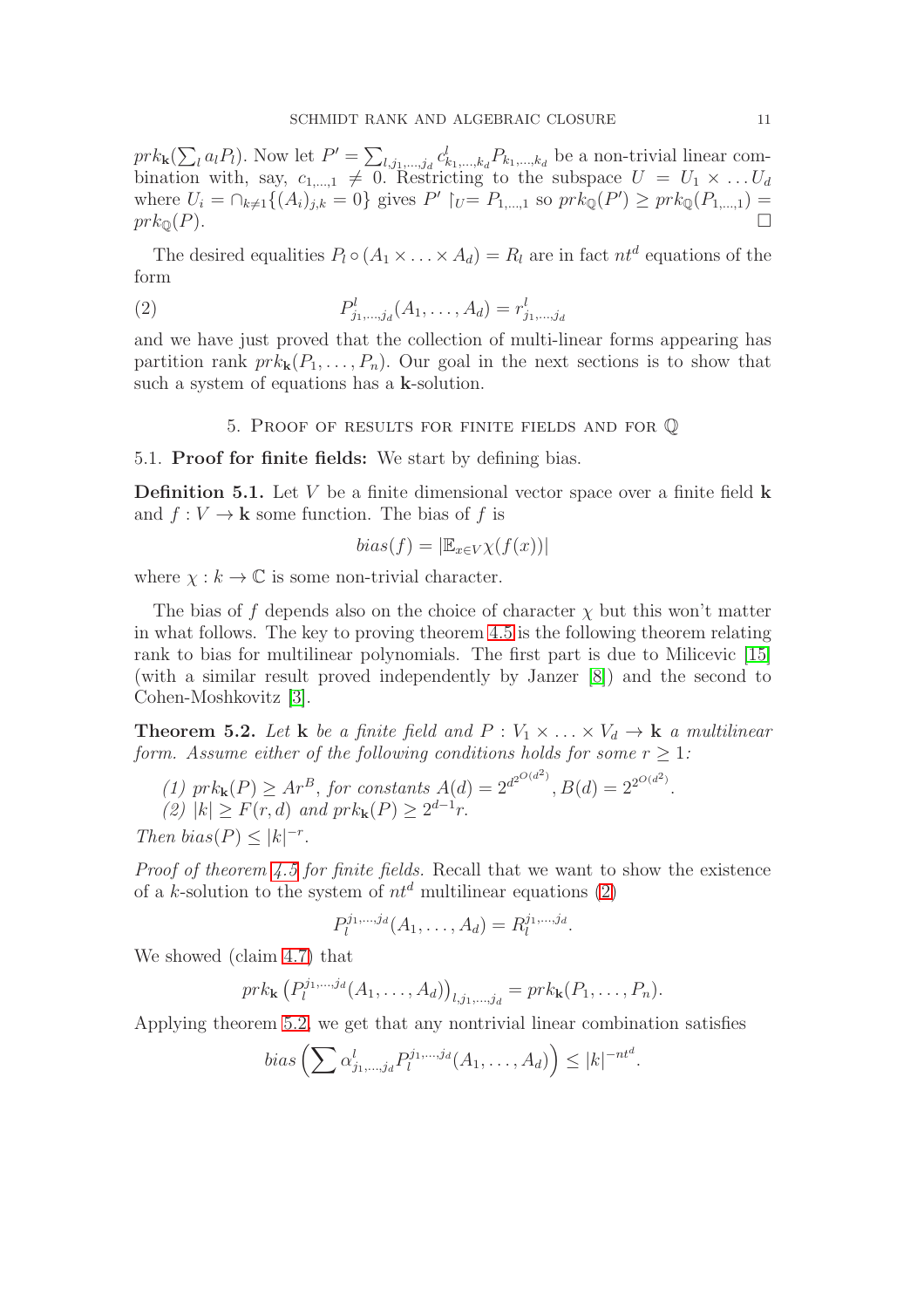Therefore the density of the solution set is

$$
\mathbb{E}_{A_1,...,A_d} \prod_{l,j_1,...,j_d} 1_{P_l^{j_1,...,j_d}(A_1,...,A_d) = R_l^{j_1,...,j_d}} =
$$
\n
$$
\mathbb{E}_{\alpha_{j_1,...,j_d}^l} \mathbb{E}_{A_1,...,A_d} \chi \left( \sum \alpha_{j_1,...,j_d}^l (P_{j_1,...,j_d}^l (A_1,...,A_d) - r_{j_1,...,j_d}^l) \right) =
$$
\n
$$
|k|^{-nt^d} \left( 1 + \sum_{\alpha_{j_1,...,j_d}^l \neq 0}^{\alpha_{j_1,...,j_d}^l \neq 0} \mathbb{E}_{A_1,...,A_d} \chi \left( \sum \alpha_{j_1,...,j_d}^l (P_{j_1,...,j_d}^l (A_1,...,A_d) - r_{j_1,...,j_d}^l) \right) \right) \ge
$$
\n
$$
|k|^{-nt^d} \left( 1 - \sum_{\alpha_{j_1,...,j_d}^l \neq 0}^{\alpha_{j_1,...,j_d}^l \neq 0} \text{bias} \left( \sum \alpha_{j_1,...,j_d}^l P_{j_1,...,j_d}^l (A_1,...,A_d) \right) \right) > 0.
$$

As we saw in the previous section, this proves theorems [4.4](#page-7-0) and [1.5](#page-1-0) for finite fields.

Now we turn to proving theorem [4.4](#page-7-0) for the rationals. We prove it in the case  $n = 1$ . The case of general n follows by the argument given for perfect fields in the previous section. Let  $P: \mathbb{Q}^{s_1} \times ... \times \mathbb{Q}^{s_d} \to \mathbb{Q}$  be a multi-linear form, and write  $s = s_1 + \ldots + s_d$ . Let  $r = rk_{\mathbb{Q}}(P)$  and assume without loss of generality that P has integer coefficients. For  $\alpha \in \mathbb{T}$ ,  $R > 1$ , write

$$
S(\alpha, R) = \sum_{0 < \mathbf{x}_i(j) \leq R} e(\alpha P(\mathbf{x}_1, \dots, \mathbf{x}_d)).
$$

Our key tool here will be the following theorem of Schmidt:

**Theorem 5.3.** There exists a constant  $\tau(d) < 2^{2d} \cdot (d+1)!$  such that for any  $0 < \Omega < r/\tau$  and  $\Delta > 0$  there exists  $R_0(Q, \Omega, \Delta)$  such that for  $R > R_0$  we have

 $|S| > R^{s-\Delta\Omega} \implies$  there exists a natural  $q \leq R^{\Delta}$  with  $||q\alpha|| \leq R^{-d+\Delta}$ ,

where  $\|\cdot\|$  denotes the distance to the nearest integer.

This is a slight variation of theorem III in Schmidt [\[17\]](#page-16-0), it follows by combining prop.  $II_0$  in section 10 with the corollary to prop. III in section 17.

*Proof of theorem [4.4](#page-7-0) for*  $\mathbb{Q}$ . Suppose  $r \geq 2^{3d} \cdot (d+1)! \cdot \bar{r}^d$ . We must show that  $prk_{\mathbb{C}}(P) \geq \overline{r}$ . Apply the above theorem with  $0 < \Omega < r/\tau$  and  $0 < \Delta < 1$ satisfying  $\Delta \Omega > 2^{d-1} \bar{r}^d$ . Let  $p > R_0$  be any prime and  $\alpha = 1/p$ . Suppose, to get a contradiction, that  $|S(\alpha, p)| > p^{s-\Delta\Omega}$ . Then by the theorem above there exists a natural  $q \leq p^{\Delta}$  with  $||q/p|| \leq p^{-d+1/2}$ , which is impossible since  $||q/p|| \geq 1/p$ . Therefore,

$$
p^{s-\Delta\Omega} \ge S(\alpha, p) = p^s \cdot bias(P \mod p),
$$

Now we use the inequality  $bias(P \mod p) \ge |p|^{-pr k_{\mathbb{F}_p}(P \mod p)}$ , proved in [\[11\]](#page-15-12), to get  $pr k_{\mathbb{F}_p}(P \mod p) \geq \Delta\Omega$ . By theorem [4.4](#page-7-0) for finite fields, for large enough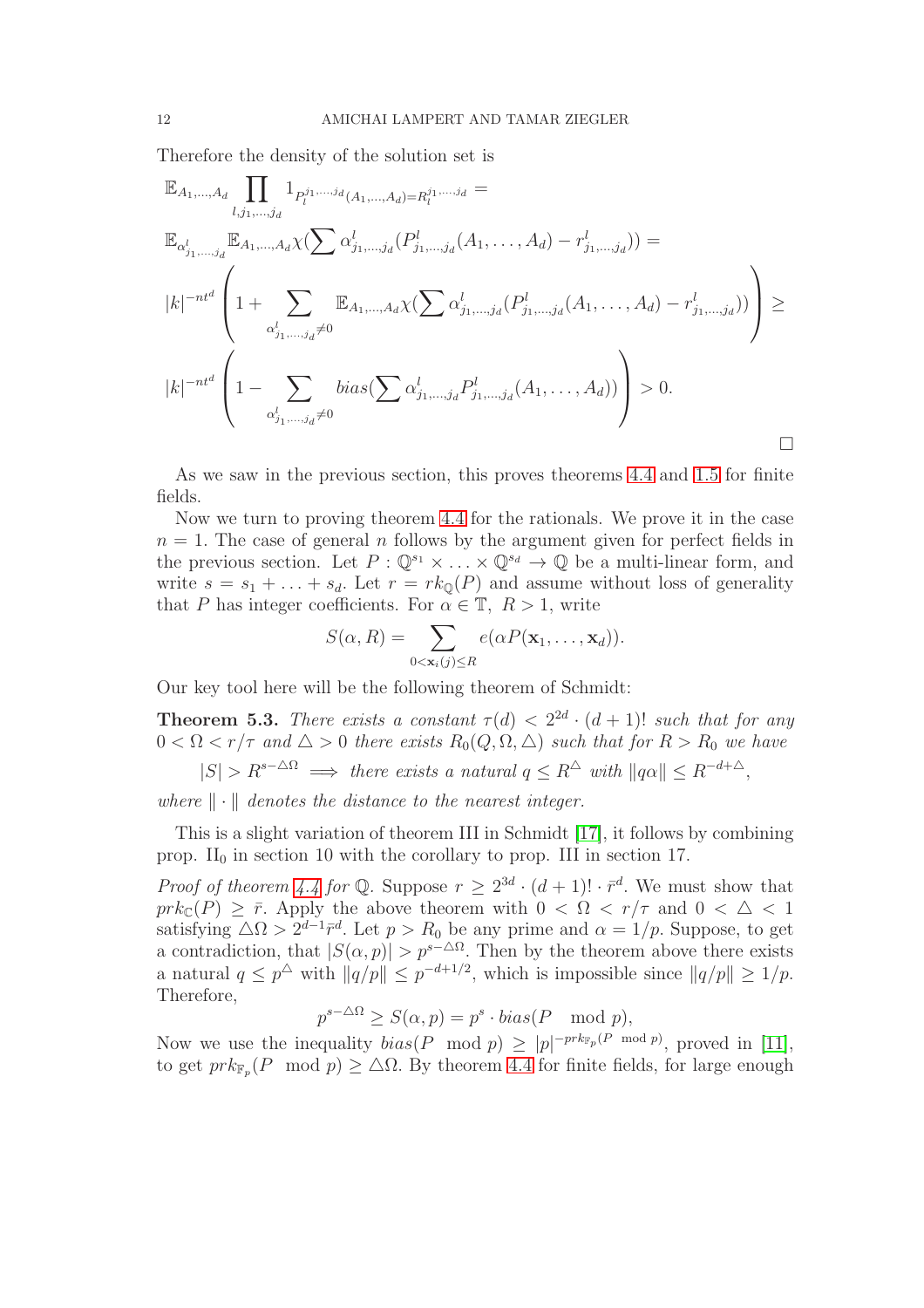p we conclude that  $pr k_{\bar{\mathbb{F}}_p}(P \mod p) \geq \bar{r}$ . Since this happens for all sufficiently large primes p we can apply the Los ultraproduct theorem  $[16]$ (using the fact that an ultraproduct of infinitely many  $\overline{\mathbb{F}}_p$  for distinct p is  $\cong \mathbb{C}$ ) to conclude that  $prk_{\mathbb{C}}(P) \geq \overline{r}$  as desired.

### 6. Proof of results for the other admissible fields

The obstruction to the existence of a solution to a system of equations given by multi-linear forms is the Birch singular locus.

**Definition 6.1.** Let  $P: V_1 \times \ldots \times V_d \to \mathbf{k}$  be a multilinear form of degree  $d > 1$ . The Birch singular locus is the subvariety

$$
V_1 \times \ldots \times V_{d-1} \supset Z_P = \{ (x^1, \ldots, x^{d-1}) : P(x^1, \ldots, x^{d-1}, y) = 0 \,\,\forall y \in V_d \}.
$$

For a collection  $\mathcal{P} = (P_1, \ldots, P_n)$  the analogue is

 $Z_{\mathcal{P}} = \{(x^1, \ldots, x^{d-1}) : P_1(x^1, \ldots, x^{d-1}, \cdot), \ldots, P_n(x^1, \ldots, x^{d-1}, \cdot) \text{ are linearly dependent}\}.$ 

Kazhdan and Polishchuk extended a result of Schmidt and showed a relationship between the Birch singular locus and the Schmidt rank for a multilinear form  $P$  over a general field  $\bf{k}$  [\[9\]](#page-15-4).

<span id="page-12-2"></span>**Theorem 6.2.** Let  $g(P)$  denote the codimension in  $V_1 \times \ldots \times V_{d-1}$  of the Zariski closure of  $Z_P(\mathbf{k})$ . Then  $prk_{\mathbf{k}}(P) \leq 4^d \cdot (d-2)! \cdot g(P)$ .

By extending an argument that Schmidt gave for  $\mathbb Q$  in [\[17\]](#page-16-0), this has a corollary for collections  $P$  of multilinear forms over some fields.

<span id="page-12-0"></span>Corollary 6.3. Let

 $\mathcal{P} = (P_1, \ldots, P_n) : \mathbf{k}^{s_1} \times \ldots \times \mathbf{k}^{s_d} \to \mathbf{k}$ 

be a collection of multilinear forms. Suppose  $Z_{\mathcal{P}}(\mathbf{k}) = \mathbf{k}^{s_1} \times \ldots \times \mathbf{k}^{s_{d-1}}$ . Then  $prk_{\mathbf{k}}(\mathcal{P}) \leq E(\mathbf{k}, d)n^{F(\mathbf{k})}$ . We can take:

- (1)  $E = 4^d \cdot (d-1)!$ ,  $F = 2$  if **k** is a number field or a finite separable extension of  $\mathbb{F}_a(t)$ .
- (2)  $E = 4^d \cdot (d-1)! \cdot (d-1)^{l-1}, F = l+1 \text{ if } \mathbf{k} = \mathbb{F}_q(t_1, \ldots, t_l) \text{ for } l \geq 1.$
- (3)  $E = 4^d \cdot (d-1)! \cdot (d-1)^l$ ,  $F = l+1$  if  $\mathbf{k} = \mathbb{Q}(t_1, \ldots, t_l)$  for  $l \ge 1$ .

To prove corollary [6.3](#page-12-0) we need an effective version of Noether normalization.

<span id="page-12-1"></span>Lemma 6.4 (Noether normalization). Let k be an algebraically closed field and let  $V \subset \mathbf{k}^s$  be an algebraic set of codimension t defined by m homogenenous equations of degree n. Look at matrices  $A \in \mathcal{M}_{(s-t)\times s}(\mathbf{k})$ . There exists a constant  $C(s, m, n)$  (independent of V) such that for any set  $U \subset \mathbf{k}$  of size  $|U| > C$  we can find a matrix A with entries in U such that the map  $A: V \to \mathbf{k}^{s-t}$  is finite with fibers of size  $\leq C$ .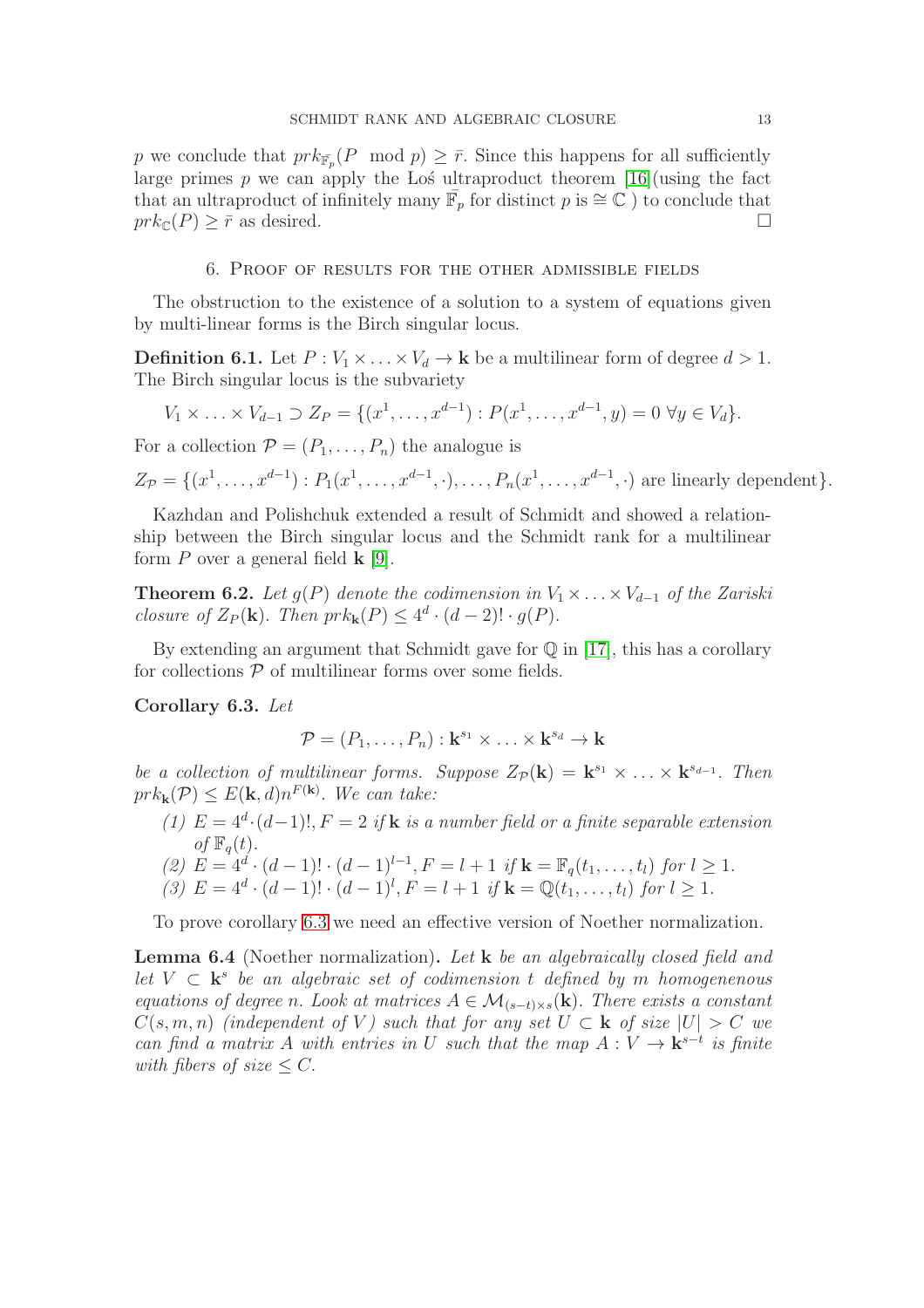Proof of lemma. Just follow the proof of linear Noether normalization, for example in [\[6\]](#page-15-13). Note that we need to choose the entries of A to avoid solutions of certain polynomial equations of degree  $\leq d$ .

This lemma gives us a useful corollary when we have a pseudo-norm at our disposal. It will be convenient to use a slightly non-standard definition.

**Definition 6.5.** Let A be a ring. A function  $\phi: A \to \mathbb{R}^{\geq 0}$  is called a pseudo-norm if it satisfies the following conditions:

- (1)  $\phi(x + y) \leq \phi(x) + \phi(y)$ .
- (2)  $\phi(xy) \ll \phi(x)\phi(y)$  where the implied constant is independent of x, y.

<span id="page-13-0"></span>**Corollary 6.6.** Let  $(A, \phi)$  be an infinite integral domain equipped with a pseudonorm such that the balls  $B_R := \{a \in A : \phi(a) \leq R\}$  are finite and satisfy  $|B_{\alpha R}| \leq |B_R|^{1+\varepsilon}$  for sufficiently large R depending on  $\alpha, \varepsilon > 0$ . Let  $\mathbf{k} = \text{frac}(A)$ and  $V \subset \bar{k}^s$  an algebraic set defined over A by m homogeneous equations of degree n. For  $R > 0$  set

$$
N_R = |V \cap (B_R)^s|.
$$

Given  $D > 0$ , there exists  $R_0(A, \phi, s, m, n, D)$  (but independent of V!) such that if for some  $R > R_0$  we have  $N_R \ge D|B_R|^{s-t}$  then  $codim(V) \le t$ .

*Proof of corollary [6.6.](#page-13-0)* Suppose, to get a contradiction, that codim(V) =  $t' > t$ . We apply lemma [6.4](#page-12-1) to get a finite map with entries in  $B<sub>C</sub>(A)$  for some constant  $C(A, \phi, s, m, n)$  and fibers of size  $\leq C$ . Then there exists  $\alpha(A, \phi, s, m, n)$  such that for all R we have  $N_R \leq C|B_{\alpha R}|^{s-t'}$ . For sufficiently large R we get

$$
N_R(A) < C|B_{\alpha R}|^{s-t'} \le D|B_R|^{s-t},
$$

which yields a contradiction.  $\hfill \square$ 

Proof of corollary [6.3.](#page-12-0) The proof will be similar in all cases.

**Number fields:** Let A be the ring of integers of k. Recalling that  $A \cong \mathbb{Z}^m$  as Z-modules, we define a pseudo-norm on **A** by  $\phi(n_1, \ldots, n_m) = \max_i |n_i|$ . Assume without loss of generality that the collection  $P$  has coefficients in  $A$ . Now, suppose  $x \in Z_{\mathcal{P}}$  has  $\phi(x) \leq R$ . Then the matrix  $M = (m_{i,j}) = P_i(x^1, \ldots, x^{d-1}, e_j)$  is of rank  $\leq n-1$  and has  $\phi(m_{i,j}) \ll R^{d-1}$ .

<span id="page-13-1"></span>**Claim 6.7.** Suppose  $(A, \phi)$  is an integral domain equipped with a pseudo-norm. Suppose  $M \in M_{m \times n}(A)$  has  $rk(M) \leq n-1$  and  $\phi(m_{i,j}) \leq T$ . Then there exists  $0 \neq x \in A^n$  such that  $Mx = 0$  and  $\phi(x_i) \ll_n T^{n-1}$ .

*Proof.* Suppose w.l.o.g. that the first  $j \leq n-1$  rows of M are a basis for row(M). We obtain a new matrix by deleting the other rows and then adding  $n - j$  rows of standard basis vectors to obtain an invertible  $n \times n$  matrix which we call M'. Divide the last row of M' by  $\det(M')$  to obtain M''. Then Cramer's rule gives a solution  $0 \neq x \in A^n$  to the equation  $M''x = (0, \ldots, 0, 1)$  which satisfies  $\phi(x_i) \ll_n T^{n-1}$ .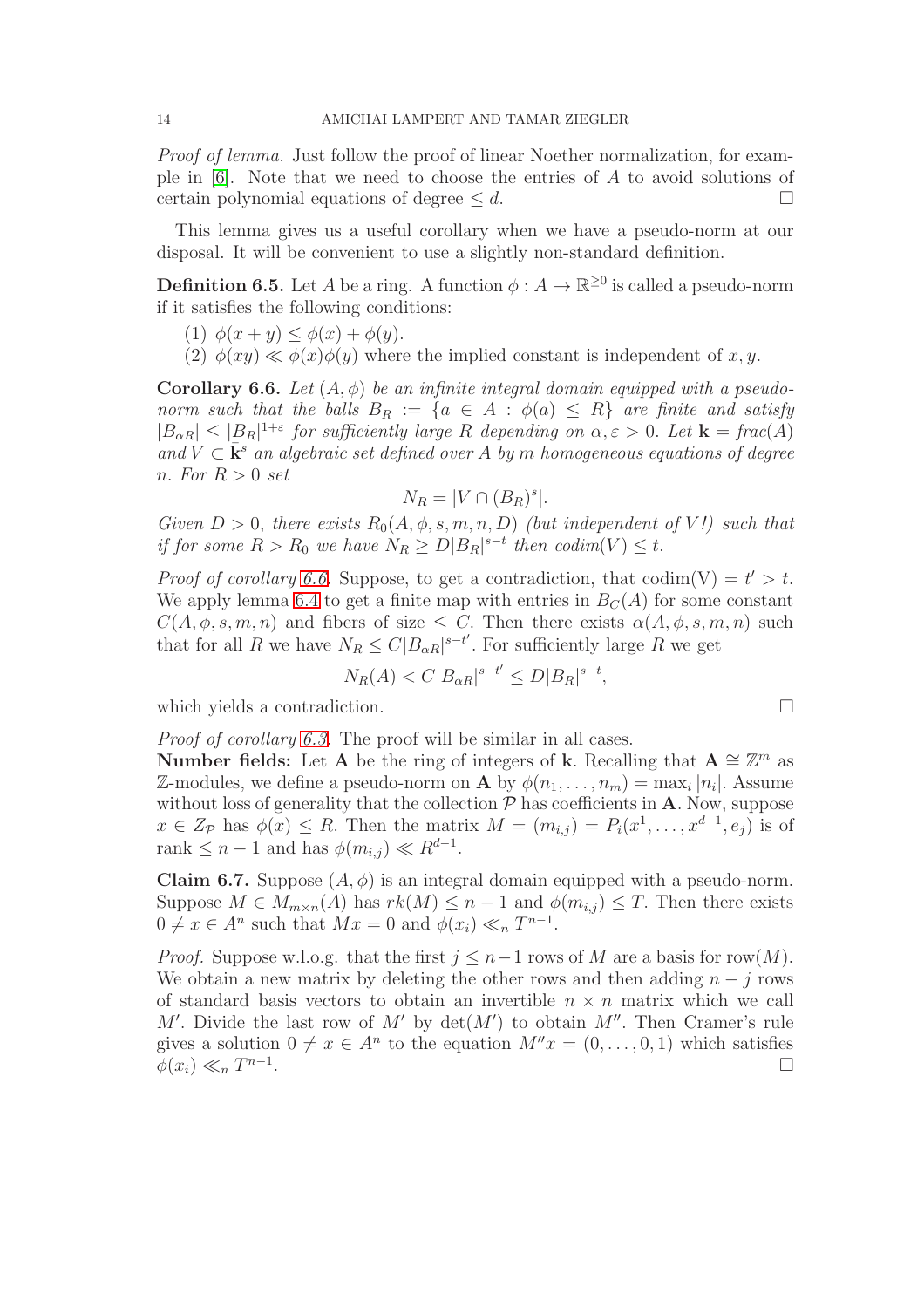Therefore, there is a nontrivial solution  $a \in A^n$  to the equation  $a \cdot M = 0$ which satisfies  $\phi(a_i) \ll R^{(d-1)(n-1)}$ . The number of possibilities for such an a is  $\ll R^{mn(d-1)(n-1)}$ . Hence there must be some nontrivial linear combination  $P =$  $a_1P_1 + \ldots + a_nP_n$  with

$$
Z_P(A) \cap \{ \phi \le R \} \gg R^{m[s - (d-1)n(n-1)]}.
$$

By lemma [6.4,](#page-12-1) for sufficiently large R we can conclude that  $q(P) \leq (d-1)n(n-1)$ which by theorem [6.2](#page-12-2) implies  $prk_{\mathbf{k}}(P) \leq 4^d \cdot (d-1)! \cdot n^2$ .

Finite separable extensions of  $\mathbb{F}_q(t)$ : Let A be the integral closure of  $\mathbb{F}_q[t]$  in k. Then  $\mathbf{A} \cong \mathbb{F}_q[t]^m$  as a  $\mathbb{F}_q[t]$ -module, with the same proof as for rings of integers in number fields. Define a pseudo-norm on  $\mathbb{F}_q[t]$  by  $\phi(f) = 2^{\deg(f)}$ and extend it to **A** by  $\phi(f_1, \ldots, f_m) = \max_i \phi(f_i)$ . Assume w.l.o.g. that P has coefficients in **A**. From here the proof proceeds in a similar manner: If  $x \in Z_{\mathcal{P}}$ has  $\phi(x) \leq 2^R$  then the matrix  $M = (m_{i,j}) = P_i(x^1, \ldots, x^{d-1}, e_j)$  is of rank  $\leq n-1$  and has  $\phi(m_{i,j}) \ll 2^{R(d-1)}$ . By claim [6.7](#page-13-1) there is a nontrivial solution  $a \in A^n$  to the equation  $a \cdot M = 0$  which satisfies  $\phi(a_i) \ll 2^{R(d-1)(n-1)}$ . The number of possibilities for such an a is  $\ll q^{mR(d-1)n(n-1)}$ . Hence there must be some nontrivial linear combination  $P = a_1 P_1 + \ldots + a_n P_n$  with

$$
Z_P(A) \cap \{ \phi \le 2^R \} \gg q^{mR[s - (d-1)n(n-1)]}.
$$

By corollary [6.6,](#page-13-0) for sufficiently large R we can conclude that  $g(P) \leq (d-1)n(n-1)$ 1) which implies by theorem [6.2](#page-12-2)  $prk_{\mathbf{k}}(P) \leq 4^d \cdot (d-1)! \cdot n^2$ .

Function fields over finite fields: Let  $k = \mathbb{F}_q(t_1, \ldots, t_l)$  and set  $A =$  $\mathbb{F}_q[t_1,\ldots,t_l].$  Define a pseudo-norm on **A** by  $\phi(f) = 2^{\max_i \deg_{t_i}(f)+1}$ . Proceed as before. If  $x \in Z_{\mathcal{P}}$  has  $\phi(x) \leq 2^R$  then the matrix  $M = (m_{i,j}) = P_i(x^1, \ldots, x^{d-1}, e_j)$ is of rank  $\leq n-1$  and has  $\phi(m_{i,j}) \ll 2^{R(d-1)}$ . By claim [6.7](#page-13-1) there is a nontrivial solution  $a \in A^n$  to the equation  $a \cdot M = 0$  which satisfies  $\phi(a_i) \ll 2^{R(d-1)(n-1)}$ , and for sufficiently large R, this implies  $\phi(a_i) \leq 2^{R(d-1)n}$ . The number of possibilities for such an a is  $\leq q^{n^{l+1}[R(d-1)]}$ . Hence there must be some nontrivial linear combination  $P = a_1 P_1 + \ldots + a_n P_n$  with

$$
Z_P(A) \cap \{ \phi \le 2^R \} \gg q^{R^l [s - n^{l+1} (d-1)^l]}.
$$

By corollary [6.6,](#page-13-0) for sufficiently large R we can conclude that  $g(P) \leq n^{l+1}(d-1)^{l}$ which implies by theorem [6.2](#page-12-2)  $prk_{\mathbf{k}}(P) \leq 4^d \cdot (d-1)! \cdot (d-1)^{l-1} n^{l+1}$ .

Function fields over the rationals: Let  $k = \mathbb{Q}(t_1, \ldots, t_l)$  and set  $A =$  $\mathbb{Z}[t_1,\ldots,t_l]$ . Define a pseudo-norm on **A** by  $\phi(f) = \max(2^{\max_i \deg_{t_i}(f)+1}, \|f\|_1)$ where the  $l^1$ -norm is in terms of the coefficients of f. This is a maximum between two pseudo-norms so it's also a pseudo-norm. Proceed as before. If  $x \in Z_{\mathcal{P}}$  has  $\phi(x) \leq 2^R$  then the matrix  $M = (m_{i,j}) = P_i(x^1, \ldots, x^{d-1}, e_j)$  is of rank  $\leq n-1$ and has  $\phi(m_{i,j}) \ll 2^{R(d-1)}$ . By claim [6.7](#page-13-1) there is a nontrivial solution  $a \in A^n$  to the equation  $a \cdot M = 0$  which satisfies  $\phi(a_i) \ll 2^{R(d-1)(n-1)}$  and for sufficiently large R, this implies  $\phi(a_i) \leq 2^{R(d-1)n}$ . The number of possibilities for such an a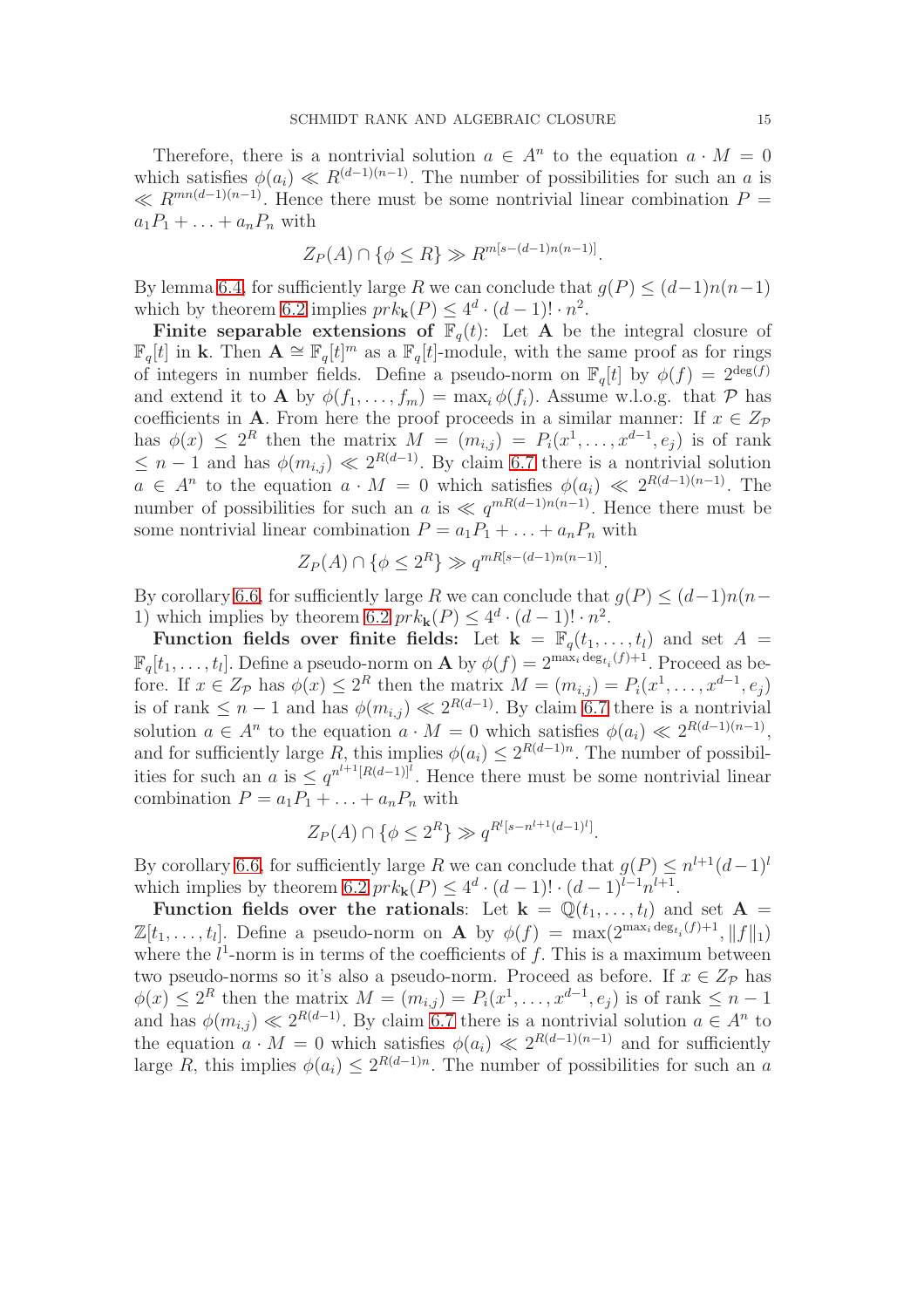is  $\leq 2^{(R+1)R^l(d-1)^{l+1}n^{l+1}}$ . Hence there must be some nontrivial linear combination  $P = a_1 P_1 + \ldots + a_n P_n$  with

$$
Z_P(A) \cap \{ \phi \le 2^R \} \ge 2^{(R+1)R^l \left[ s - (d-1)^{l+1} n^{l+1} \right]}.
$$

By corollary [6.6,](#page-13-0) for sufficiently large R we can conclude that  $g(P) \leq (d 1)^{l+1}n^{l+1}$  which implies by theorem [6.2](#page-12-2)  $prk_{\mathbf{k}}(P) \leq 4^d \cdot (d-1)! \cdot (d-1)^l \cdot n^{l+1}$ .  $\Box$ 

Now we can finish the proof of theorem [4.5.](#page-8-0) Under our assumptions, corollary [6.3](#page-12-0) implies the system of equations introduced at the end of section 4 satisfies

$$
Z_{(P^l_{j_1,\ldots,j_d})_{l,j_1,\ldots,j_d}}(k) \neq \mathcal{M}_{s_1 \times t_1}(\mathbf{k}) \times \ldots \times \mathcal{M}_{s_{d-1} \times t_{d-1}}(\mathbf{k}).
$$

In this case, there is some fixed choice of k-matrices  $A_1, \ldots, A_{d-1}$  such that the collection of linear equations

$$
P_{j_1,\dots,j_d}^l(A_1,\dots,A_{d-1},A_d)=r_{j_1,\dots,j_d}^l
$$

in the matrix  $A_d$  is linearly independent, so it has a solution  $A_d \in \mathcal{M}_{s_d \times t_d}(\mathbf{k})$  and we're done.

### **REFERENCES**

- <span id="page-15-2"></span>[1] Karim Adiprasito, David Kazhdan, and Tamar Ziegler. On the schmidt and analytic ranks for trilinear forms. *arXiv preprint arXiv:2102.03659*, 2021.
- <span id="page-15-3"></span>[2] B. J. Birch. Forms in many variables. *Proceedings of the Royal Society of London. Series A, Mathematical and Physical Sciences*, 265(1321):245–263, 1962.
- <span id="page-15-5"></span>[3] Alex Cohen and Guy Moshkovitz. An optimal inverse theorem. *arXiv preprint arXiv:2102.10509*, 2021.
- <span id="page-15-6"></span>[4] Brian Cook and Akos Magyar. Diophantine equations in the primes. *Inventiones mathematicae*, 198, 12 2013.
- <span id="page-15-13"></span><span id="page-15-0"></span>[5] Harm Derksen. The g-stable rank for tensors. *arXiv preprint arXiv:2002.08435*, 2020.
- [6] David Eisenbud. *Commutative algebra: with a view toward algebraic geometry*, volume 150. Springer Science and Business Media, 2013.
- <span id="page-15-8"></span>[7] Christopher Frei and Manfred Madritsch. Forms of differing degrees over number fields. *Mathematika*, 63(1):92–123, 2017.
- <span id="page-15-11"></span>[8] Oliver Janzer. Polynomial bound for the partition rank vs the analytic rank of tensors. *Discrete Anal.*, pages Paper No. 7, 18, 2020.
- <span id="page-15-4"></span>[9] David Kazhdan and Alexander Polishchuk. Schmidt rank and singularities. *arXiv preprint arXiv:2104.10198*, 2021.
- <span id="page-15-1"></span>[10] David Kazhdan and Alexander Polishchuk. Schmidt rank of quartics over perfect fields. *arXiv preprint arXiv:2110.10244*, 2021.
- <span id="page-15-12"></span>[11] David Kazhdan and Tamar Ziegler. Approximate cohomology. *Selecta Mathematica*, 24(1):499–509, jun 2017.
- <span id="page-15-10"></span>[12] David Kazhdan and Tamar Ziegler. Properties of high rank subvarieties of affine spaces. *Geometric and Functional Analysis*, 30(4):1063–1096, 2020.
- <span id="page-15-9"></span><span id="page-15-7"></span>[13] Siu-lun Alan Lee. Birch's theorem in function fields. *arXiv preprint arXiv:1109.4953*, 2011.
- [14] Jianya Liu and Lilu Zhao. On forms in prime variables. *arXiv preprint arXiv:2105.12956*, 2021.